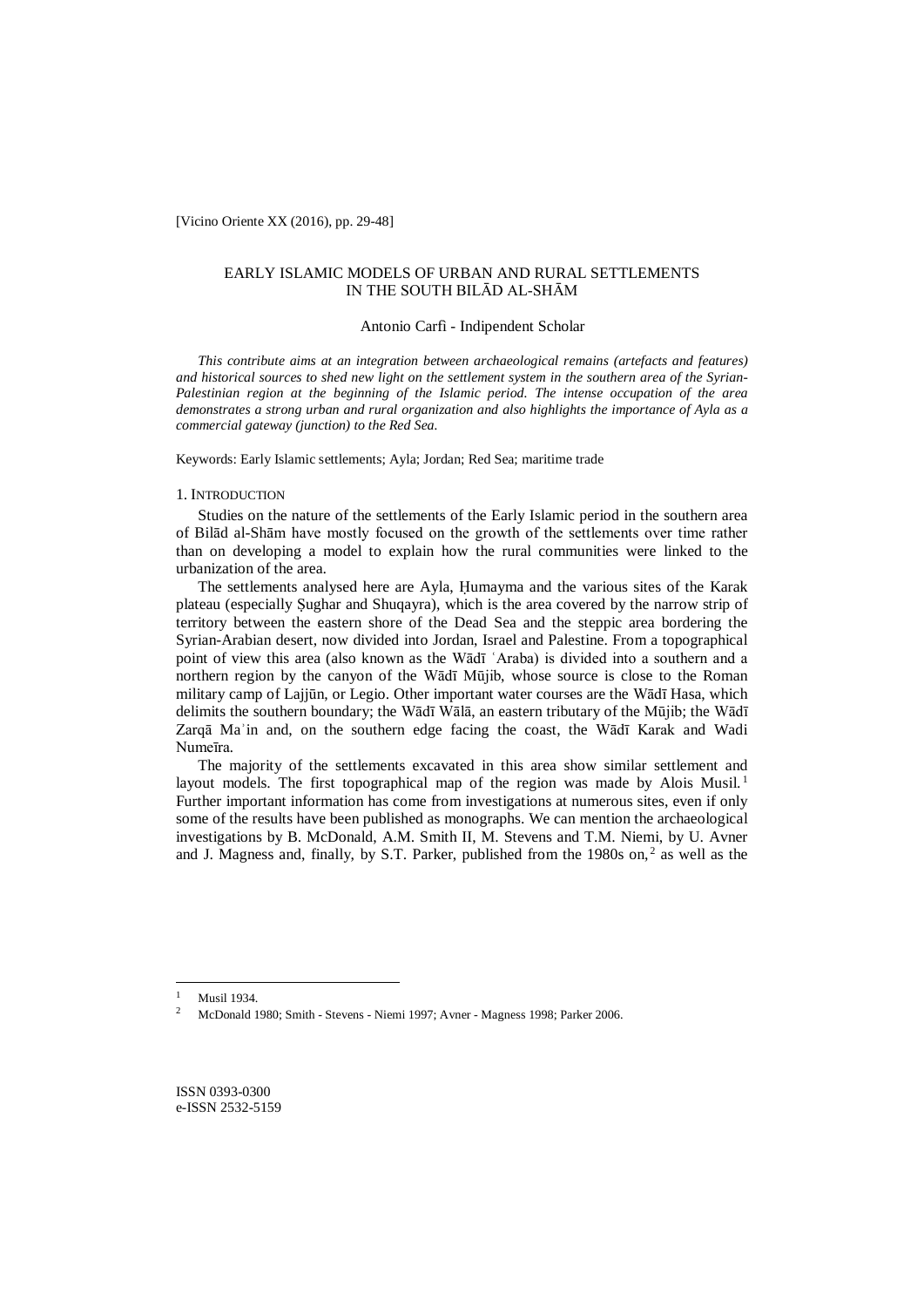excavations carried out in the town of Humayma,  $3$  on the Karak plateau,  $4$  and at Ayla and its surrounding area<sup>5</sup> (fig. 1).

Thanks to the progress made by recent studies and in particular the excavations carried out by the Universities of Chicago and Copenhagen at Ayla, by the University of Victoria at Ḥumayma and by the University of Muʾta (Jordan) on the Karak plateau, we have a substantially more complete picture of the urban and rural settlements across a significant part of this area.

## 1. AYLA

The urban settlement dating from the Islamic period was discovered in 1985 by Donald Whitcomb of the Oriental Institute of Chicago University; between 1986 and 1995 the town underwent excavations which allowed clarifying the extent of the Early Islamic occupation<sup>6</sup> (fig 2a). Whitcomb dated the foundations of the town walls to 650 CE, under the caliphate of ʿUthmān ibn ʿAffān. <sup>7</sup> In 2000 S.T. Parker carried out some excavations close to the walls of the residential area to find its foundations and possible stratigraphic contexts, and he confirmed that their first phase dated to the  $7<sup>th</sup>$  century.<sup>8</sup>

A co-operation between the Jordanian Department of Antiquities, the University of Copenhagen and the University of Chicago has led to renewed study and research into the Islamic Red Sea port by the Aylah Archaeological Project (AAP), which began this work in 2011 and brought to light five rooms (IM 1-5) in the south-west quadrant of the site (fig.  $2<sup>b</sup>$ .<sup>9</sup>

The initial phase of the Islamic conquest was made more effective by two institutional processes: the take-over of local communities by legal settlements (*sulḥ*) and the

<sup>3</sup> Oleson 2003; 2010.

<sup>4</sup> Brown 1991; Walmsley - Karsgaard - Grey 1999.

<sup>5</sup> The results have been published in articles and reports. For Ayla's history and excavations see Whitcomb 2000; 2006a; 2006b; 2009; 2010; Parker 2003; 2009 (fig. 3b); de Meulemeester - Pringle 2006; Damgaard 2013a; Damgaard - Jennings 2013.

Many articles on the results of the excavations have been published, for the most recent see Whitcomb 2006a; 2007; 2009.

As for the date of the settlement and the archaeological evidences of the urban area that go back to the Umayyad period, see Whitcomb 1989; see also Walmsley 2007, 95. Knauf and Brooker suggested (1988) that the walls of the Islamic city actually correspond to the perimeter of the Roman legionary *castrum* of the *Legio X Fretensis*, and that they were reutilised at a later stage; Whitcomb rejected this reading (1990). Later on, even P. Wheatley (2001, 290) wrote about the relationship between the first stage of the urban area and the legionary *castrum*, based on the similarity with the Roman installations built after the reign of Diocletian.

Parker 2002, 421.

The excavations opened a diagnostic unit of  $10 \times 10$  m in the south-west quadrant of the town and another one of  $5 \times 2$  m along the outer part of the walls flanking the Egypt Gate (Damgaard - Jennings 2013). The two areas excavated by the Danish mission focused both on the nature and the function of the south-west quadrant of the urban area – particularly on the relationship with the structures excavated by Whitcomb outside the southern walls – and on the regular layout set up in the first building phase, in order to verify if such a layout was respected during the later phases.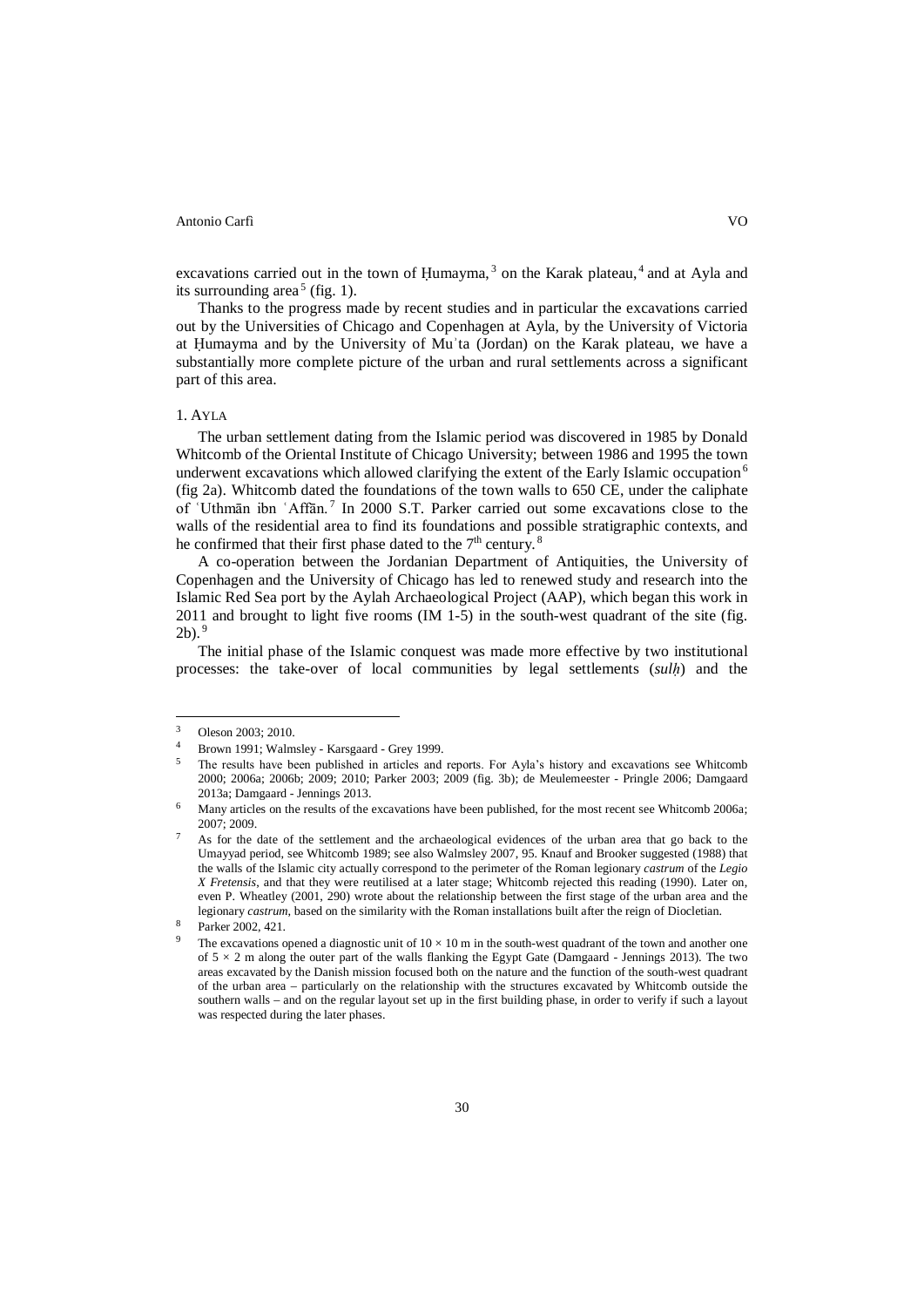establishment of effective military garrisons (*amṣār*) in the most important strategic locations, often near already existing towns.<sup>10</sup>

Ayla (and the nearby Byzantine town of Ailana) is a typical example of a garrison town or *miṣr* in this region. It was planned and laid out following an orthogonal street plan, including four main gates linked by two principal axes, with a tetrapylon most likely set at the intersection of the latter*.* The principles of symmetry and axiality, which formed the basis for the development of this first urban settlement, suggest a return to the bank of knowledge inherited from the Romano-Byzantine world. In successive development phases, this plan was partly abandoned in favour of one which seemed to base itself more on a continual transformation of the urban layout.

In the second half of the  $8<sup>th</sup>$  century, the settlement of Ayla was significantly rebuilt following the earthquake of 748/49 CE and the contemporaneous Abbasid revolution. The congregational mosque and a new *sūq* were built, the latter located on the outer side of the southern wall facing the beach.<sup>11</sup> The pottery from this phase, both glazed and unglazed, such that the lines of the parties of the process new trading links with Iraq, Iran and Egypt. <sup>12</sup> The building work suggested a marked increase in both the economy and the population.<sup>13</sup> However it also seems significant that the works were mostly carried out along the guidelines laid down by the original plan. In the southern and western sectors, buildings grew up on the outer sides of the town walls. Some of them had doors opening into the towers along the city walls, completely nullifying their military function.

This stage of the Islamic conquest had rather considerable consequences on the territory: rural fields were strengthened and a large part of the income from the North African and Oriental conquests was used for a territorial occupation resulting in an important boost to the economy by stimulating the local demand for goods and services (Bacharach 1996, 35-36; Petersen 2005; Schick 1998, 76). According to Kennedy (1992, 294; 2001, 187-190; 2008, 93) such economic and social growth depends on the fact that in the Bilād al-Shām a large part of the new elites owned urban or out-of-town properties, while in Iraq and Egypt the Muslim town settlers depended directly on the state. Only when the Umayyad dynasty was fully established was a programmatic policy of the territorial organization of the country attempted; when the capital was moved to Damascus the town became the fulcrum of the caliphate. Under the caliphate of ʿAbd al-Malik the administrative system and the bureaucracy (*dīwān*) were strongly centralized and reorganized from the inside. The grid plan, which was already efficient during the Roman and Byzantine age, was resumed through the *barīd*, a system connecting the main centres of the region. The *barīd* organization was very similar to that of the Roman *stationes* (Hawting 2000, 86-87); the milestones of ʿAbd al-Malik constitute archaeological evidence of this fact (see Sharon 1966; Elad 1999). It is useful to stress the economic and social importance of the yearly pilgrimage to Mecca by people coming from a large part of the Islamic world (Damgaard 2009, 92). During this century a crucial role was also played by the *mawalī*, who occupied important positions as bureaucrats, notables, but also land-owners and farmers. Administrative responsibilities were delegated to half tribal confederations under the authority of the provincial government (Northedge 1992, 51; Schick 1997, 76; Hawting 2000, 35; Walmsley 2000, 327).  $10<sup>10</sup>$ 

<sup>&</sup>lt;sup>11</sup> The plan of the mosque shares some features with coeval sites such as Sīrāf (Iran), Banbhore (Sind) and Bilād in the southern part of present-day Oman (Whitcomb 1995, 62).

<sup>12</sup> Ghawanmeh 1992, 55; Whitcomb 1994b.

This tendency is also confirmed by Thomas Parker's discovery of Umayyad and Abbasid buildings during the works for the *Roman Aqaba Project*; these structures included housing units in the areas A, K and L, situated outside the walls, in the south and north-west areas (Parker 2009).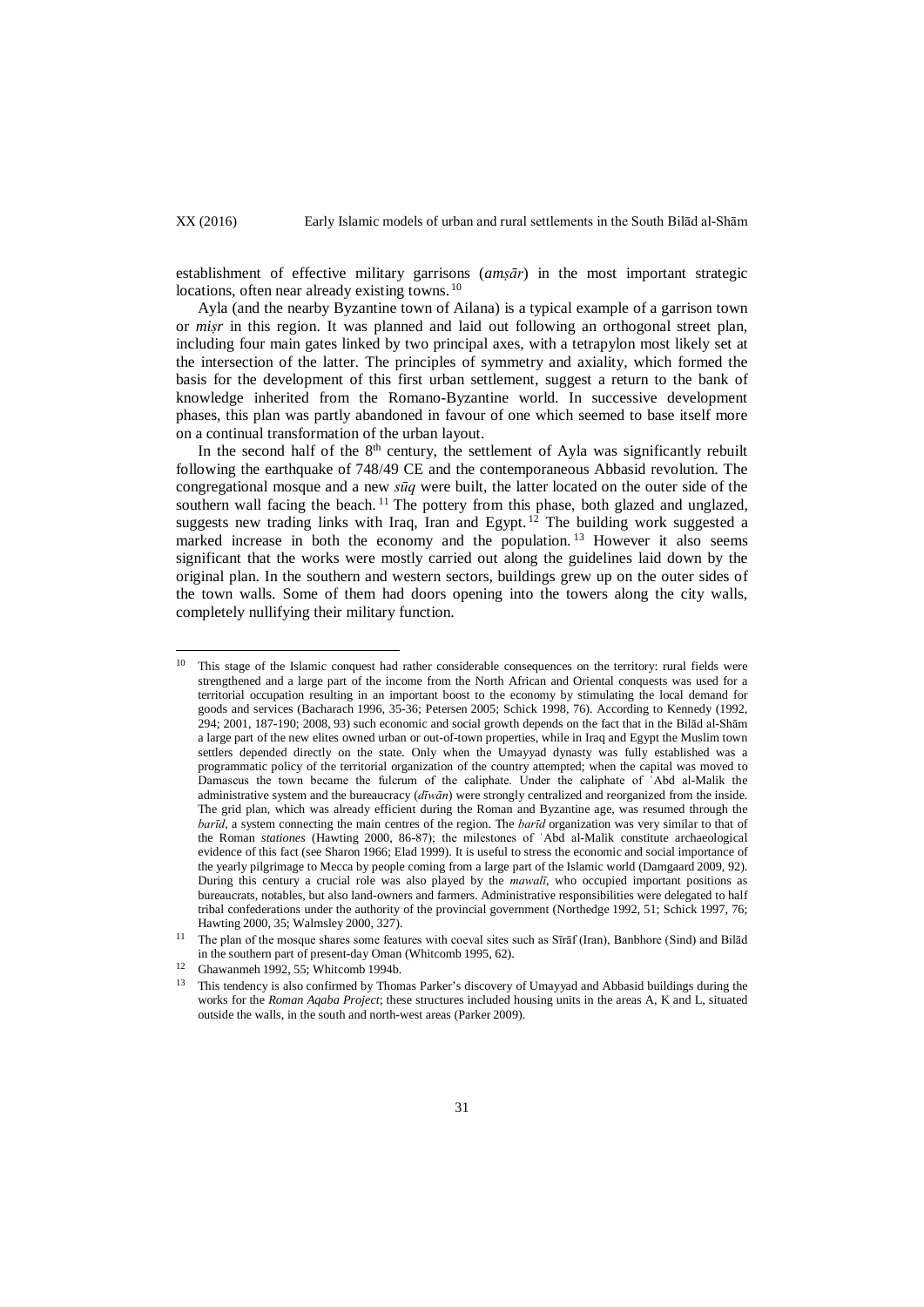This pattern of occupation beyond the walls confirms that the northern part of the town extended into the areas around and included houses, shops and streets (at present a large part of the western side of the suburb is occupied by Hotel Mövenpick). Two large pottery kilns, whose original phase can be dated to the  $5<sup>th</sup>$  century CE, are located only a short distance from the walls of Ayla and were used for the production of the typical Aqaba Amphora between the  $7<sup>th</sup>$  and  $9<sup>th</sup>$  centuries. <sup>14</sup>

At the beginning of the 9th century there was a revolt in Ayla against the *kharāj*, a sort of property tax, usually levied on non-Muslims. The sources suggest that under the Abbasid caliphate this region was ruled harshly and punitive taxation was frequently levied.<sup>15</sup>

Between the 9<sup>th</sup> and 10<sup>th</sup> centuries Ayla and Ailana became one town.

The southern part of the district, which currently contains a fort dating from the Mameluke era, includes levels and structures dating to the  $8<sup>th</sup>$  century, which were in use until the  $11<sup>th</sup>$  century. These consist of underground water channels linked by wells and embankments which formed a sort of agricultural terracing system. <sup>16</sup> This finding makes it possible to hypothesize a peripheral settlement to the south involved in agricultural production, with a system for the storage and distribution of water. In the valleys surrounding Ayla to the north and west, investigations revealed that the whole area was extensively used for a variety of productive processes (fig. 3a). <sup>17</sup> It is important to recall the discovery of Early Islamic pottery at the site of Jabāl Umm Nusaīla, which was also a centre of agricultural production, halfway between Ayla and Maʿan, with a water storage system suitable for an area of approximately  $500 \times 250$  metres. The entire area was not intended for agriculture alone, as pits for glass grinding and a copper mine have been discovered, which suggest that the area was involved in the working of raw and semiprocessed materials. <sup>18</sup>

Evidence was found from the late  $8<sup>th</sup>$  century of the expansion of methods of production, transport and trade and a major reorganisation and reorientation of the trade routes, which also affected part of the urban landscape.

<sup>14</sup> Melkawi - Khairieh - Whitcomb 1994. This type of amphora was discovered in Berenike and Axum, and during an underwater excavation of a wreck off the Eritrean coast (Wilding 1989; Hayes 1996; Pedersen 2000). Damgaard reconstructed part of the commercial landscape of the late  $8<sup>th</sup>$  century in the Red Sea through an archaeometric study of the *corpus* of ʿAqaba pottery, discovered in the Yemeni site of Ẓafār (Damgaard 2013b).  $14$ 

<sup>15</sup> The revolt was headed by Abū 'l-Nidā and was promptly suppressed by the troops of caliph Hārūn al-Rashīd. It has been hinted that there were two other revolts under caliph al-Wāthiq (Gil 1997, 292-295; Kennedy 2004, 149-154).

<sup>16</sup> de Meulemeester - Pringle 2004; 2005; 2006.

<sup>17</sup> The data that emerged in the Nineties following surveys of the southern zone of the Negev desert and Wādī ʿAraba, respectively made by A.M. Smith II, M. Stevens and T.M. Niemi (1997) (fig. 3c), and U. Avner and J. Magness (1998) are essential for understanding Ayla's hinterland. These rural settlements used a sophisticated system of irrigation, also characterized by the introduction of new crops and industrial activities linked to copper and gold mines, and even quarries.

<sup>18</sup> Avner - Magness 1998, 47.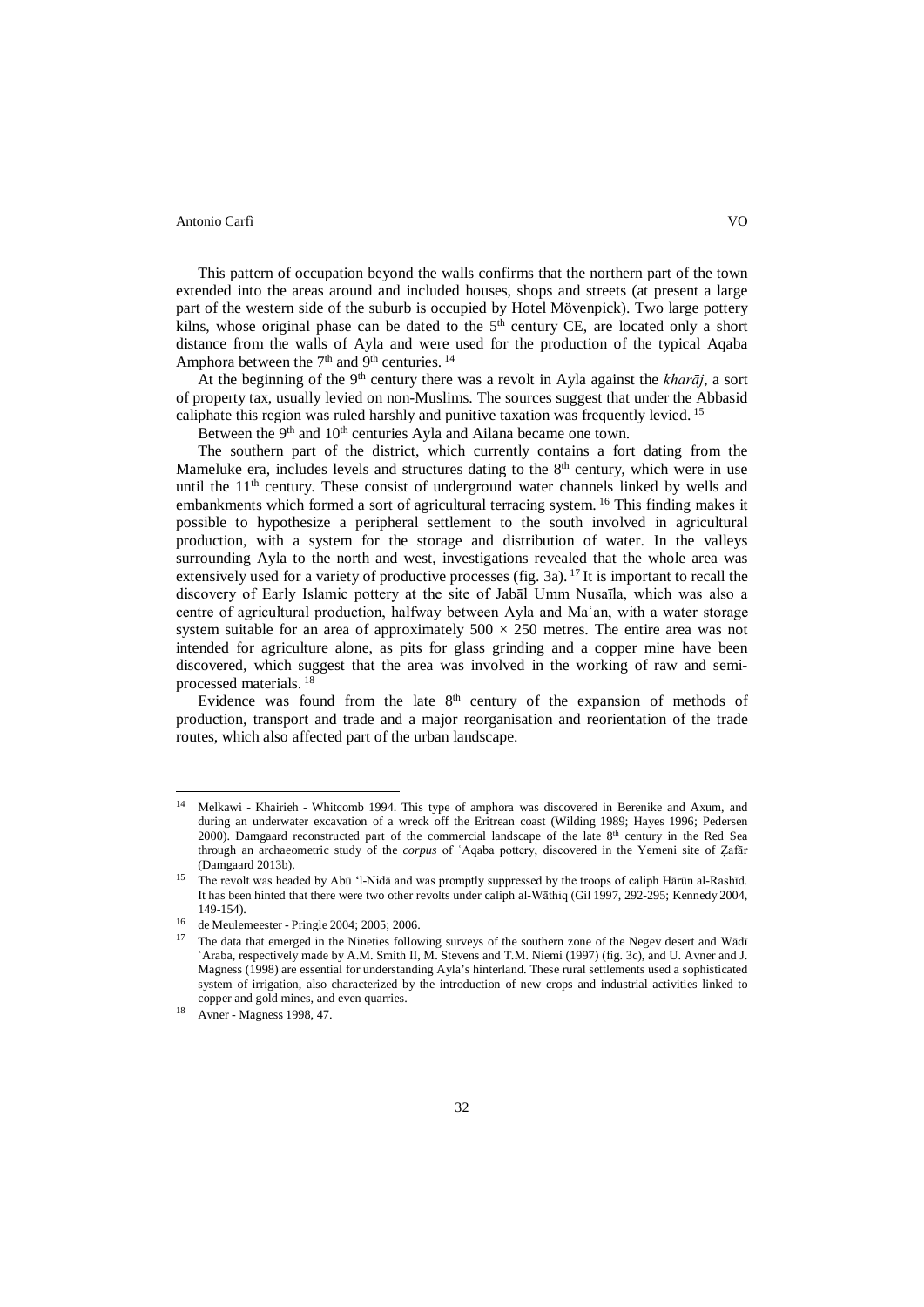This continuity of occupation from the Byzantine through to the Islamic era is typical of other areas in the southern part of modern Jordan, such as Ḥumayma and the settlements of the Karak plateau.

#### 2. ḤUMAYMA

The archaeological site of Ḥumayma (an Arabic diminutive of *ḥummah*, "white") is located about 75 km north of Ayla, exactly halfway between the modern ʿAqaba and Maʿan. Known as Avara in classical sources, it was one of the major centres in the area during the Nabatean and Roman periods. The most recent researches have been conducted by John Peter Oleson from the University of Victoria, Canada.<sup>19</sup> He has found evidence for continual occupation up to the  $11<sup>th</sup>$  century.<sup>20</sup> During the Roman period the town maintained its importance due to its position along the *Via Traiana Nova*. The foundation of the city has been dated to the reign of the Nabatean King Haretha III and the city played an important part in the trade of the Nabatean state.  $21$ 

The *castrum*, built on a rectangular plan, measures  $208 \times 148$  m and has a 3 metre-thick curtain wall with 24 projecting towers, all internally accessible (fig. 4b). In comparison with the other Roman *castra* of Udruḥ and Lajjūn, <sup>22</sup> it is the closest to the town of Ayla. All these settlements share a very similar layout since they follow the same model of symmetry and axiality and their walls have semi-elliptical projecting towers, apart from the square towers of Ḥumayma.

At the end of the  $7<sup>th</sup>$  century the Abbasid family, who boasted of direct descent from the Prophet Muḥammed through Hāshim, appeared on the Syrian-Palestinian scene acquiring land tenure around Ḥumayma.<sup>23</sup> According to tradition, the caliph 'Abd al-Malik advised a member of the Quraysh clan, ʿAlī ibn ʿAbd Allāh ibn ʿAbbās ibn ʿAbd al-Muṭṭalib, a paternal uncle of the Prophet, to move to the region of al-Balqāʾ because of its position between Damascus and Ḥijāz. In 687 that son of the merchant from Mecca decided to take his family to live in Ḥumayma, where he built a *qaṣr* and a mosque to the south of the

<sup>&</sup>lt;sup>19</sup> Oleson 2003; Savane - Zamora - Keller 2003. 19

<sup>20</sup> In the mid-Eighties, John Eadie found sherds of Umayyad pottery by exploring the area around Ḥumayma (Eadie 1984, 220). Similar findings were also made at a later stage, during the works of Clark's Limes Desert Survey (Clark 1987, 128-135), confirming a different pottery horizon for southern Jordan (Whitcomb 2000).

<sup>&</sup>lt;sup>21</sup> Fakhiry 2003.

<sup>22</sup> An occupation phase during the Islamic period is attested in Lajjūn, precisely in the north quadrant of the urban area, showing rectangular rooms around a central courtyard. Among them an Early Islamic building has a square plan of 18 m per side, formed by a rectangular courtyard with eight rooms all around, that was subsequently transformed into a caravanserai (de Meulemeester 2000, 196-197).

<sup>&</sup>lt;sup>23</sup> The sources state that `Abd Allāh b. al-`Abbās ordered the family to move so as to secure a more direct contact with the centre of Umayyad power. Moreover the Abbasid family was kin to Abū Hāshim, the son of Muḥammad ibn al-Hanafiyya, who participated in the second civil war organized by Mukhtar (Hawting 2000, 132-133). The main Arab sources on Humayma are: the 10<sup>th</sup> century anonymous author of the *Akhbār al-Dawlah al-ʿAbbāsiyya* (1971); al-Balādhurī (1978); al-Ṭabarī (1879-1901); al-Yaʿqūbī (1892); Salah - Azzawi (1997, 356).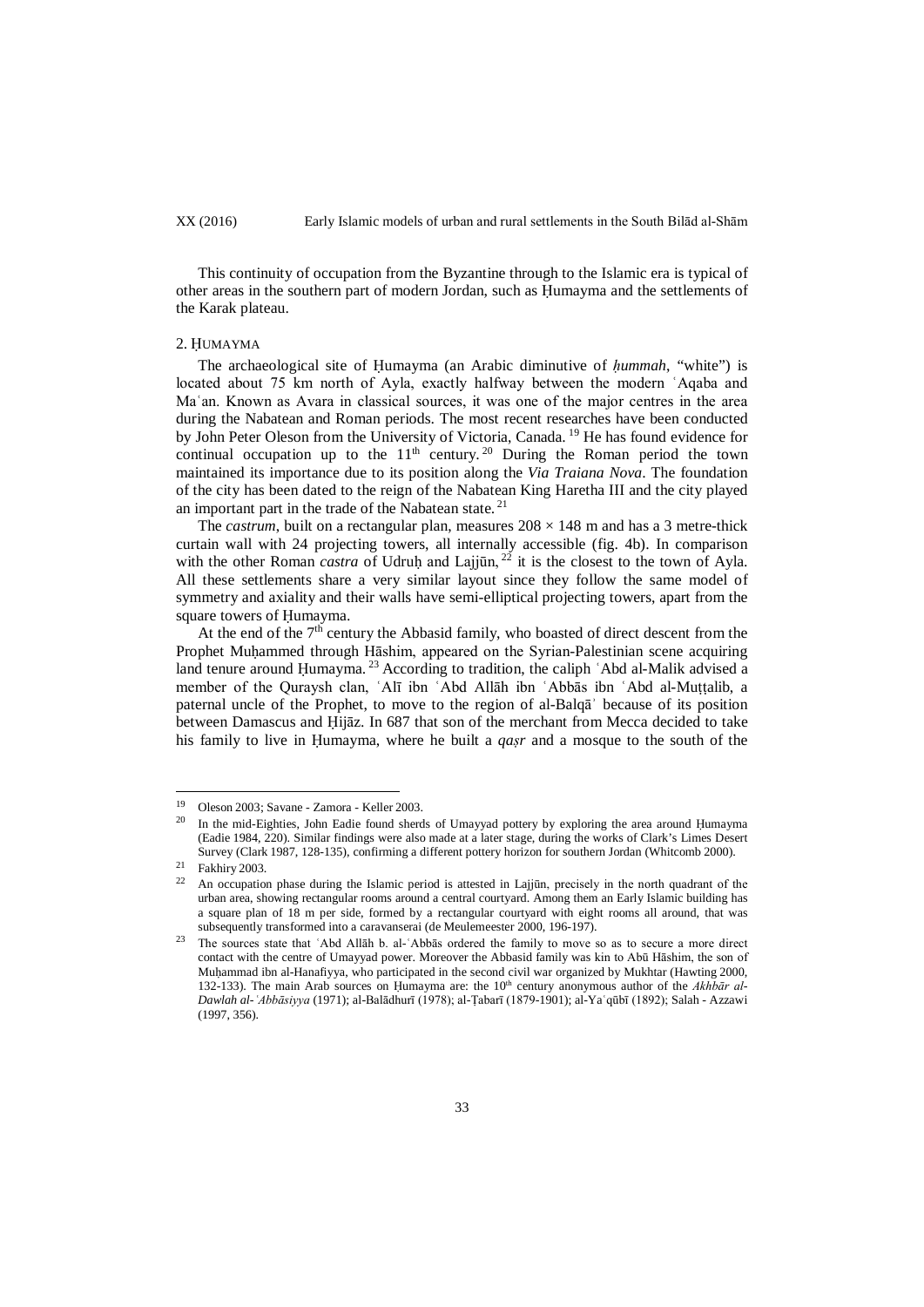Byzantine settlement and built up a network of clients among the local population.<sup>24</sup> al-Muṭṭalib welcomed in the *qaṣr* pilgrims heading for Mecca and Medina and built around his palace a series of gardens or orchards containing 500 trees, under which daily prayers would be said. <sup>25</sup> This, along with Kūfa and the Khurāsān, was one of the sites where they planned the revolution that brought down the Umayyad dynasty.

Yaʿqūbī identified it as a place frequented and populated by the client groups of Banū Hashīm, i.e. the Abbasids. <sup>26</sup> al-Baladhūrī asserted that everyone travelling down from Syria to the Ḥijāz Province, or back, had to pass through Ḥumayma and would be very tempted to stay there awhile. <sup>27</sup> The sources provide us with quite a good picture of the ruling class at Ḥumayma, but tell us little or nothing about the town. Oleson's excavations brought to light numerous structures, including domestic buildings from the Nabatean and Roman periods, a *castrum* and a bathhouse from the Roman era, five Byzantine churches (one of which, a monoapsidal church built on top of a Nabatean necropolis, was turned into a residential complex in the Early Islamic period) and an aqueduct, 26.05 km long, which was fed by three natural springs from Rās al-Naqab, carrying water to an open cistern positioned at the southern end of the *castrum*. <sup>28</sup>

It is quite likely that the arrival of the Abbasid family in Ḥumayma led to the growth of the population, detectable by an increase in the number of houses built around the Roman fort containing pottery dating to this Early Islamic period. <sup>29</sup>

Building F103 (the *qaṣr)*, in the south-east part of the urban area, has been identified as the residence of the Abbasid family, dating to the middle of the  $8<sup>th</sup>$  century. <sup>30</sup> This building has a rectangular plan (61  $\times$  50 m) with a series of rooms surrounding a central courtyard. The *qaṣr* was constructed on an earlier structure, detectable only by a series of dividing walls in the northern area (fig. 4c). The entrance, about 21 m wide, is on the east side. From there one entered the courtyard, which had a portico along the east side. A *dirham*, struck in 115 H/733-34 by al-Wāsiṭ, was found at the entrance to the *qaṣr* and is evidence of the movement of people who were, according to the sources, present in the town just before the

<sup>&</sup>lt;sup>'</sup>Alī ibn `Abd Allāh ibn `Abbās ibn `Abd al-Muṭṭalib, the son of a rich merchant who during the first years of Islam protected Muḥammad while he was in Mecca, had about 22 sons; one of them, Muḥammad Ibn ʿAlī Ibn ʿAbdullāh Ibn ʿAbbās, was one of the founders of the Abbasid party during the revolt against the Umayyad caliphate in 750. In fact in 749 the Abbasid family abandoned the town and moved to Kūfa, the first seat of the new caliphate. The first two caliphs of this dynasty, Abū 'l-ʿAbbās al-Saffāḥ and Abū Jaʿfar ʿAbd Allāh ibn Muḥammad al-Manṣūr, were both born in Ḥumayma (see Lapidus 2002, 54 ff.).  $24$ 

<sup>25</sup> *Akhbār al-Dawlah al-ʿAbbāsiyya* 1971, 154; Salah - Azzawi 1997, 355.

<sup>26</sup> al-Yaʿqūbī 1892, 326.

<sup>&</sup>lt;sup>27</sup> al-Balādhurī 1978, 53-55.<br><sup>28</sup> The construction of an ai

The construction of an efficient system of aqueducts and cisterns (a total of 11) should be attributed to the Nabateans. The main course of the aqueduct, 18.9 km long, connected the spring of ʿAyn al-Qana (1425 m a.s.l.) to the main water reservoir of the town (995 m a.s.l.). A secondary branch (7.6 km) maintained the water supply from the springs of ʿAyn al-Shara and ʿAyn al-Jamām. This supply was partially enlarged under Roman dominion, with the creation of a new cistern, presumably to supply the fort built there (Eadie - Oleson 1986).

<sup>&</sup>lt;sup>29</sup> Schick 2007, 352.<br>
<sup>30</sup> Oleson 2003, 55.5

Oleson 2003, 55-56.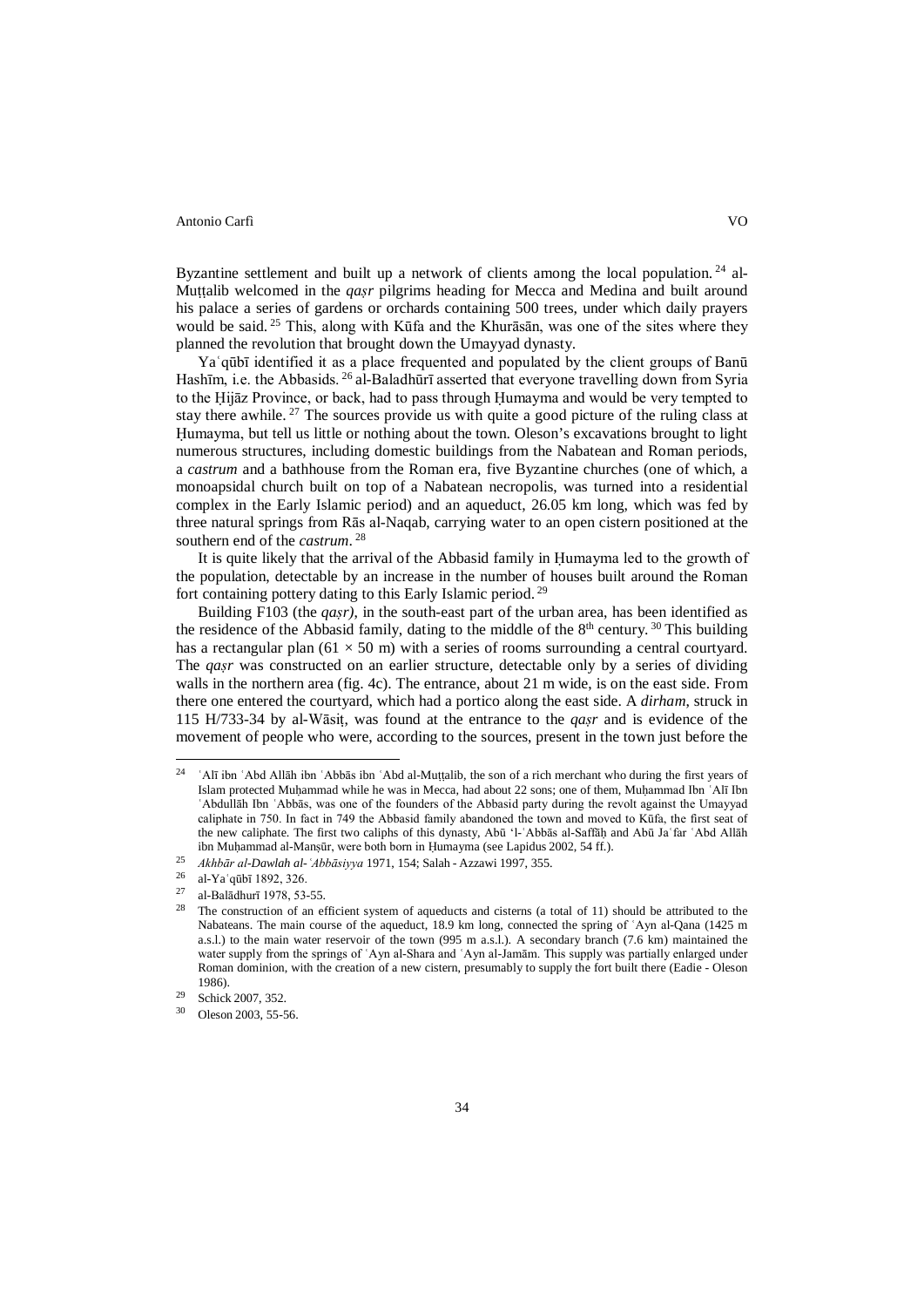Abbasid revolution. The *qasr* still remained in use after the second half of the  $8<sup>th</sup>$  century and more building took place there in Ottoman times. <sup>31</sup>

The central room of the western portico is worthy of note.  $32$  Its impressive appearance led to the belief that this was the place where ʿAbdullāh bin al-ʿAbbās greeted the members of the Abbasid family. A passage of the *Akhbār al-Dawla al-ʻAbbāsiyya* describes this building: when Bukayr bin Māhān paid his first visit to Muhammad b. `Alī, he entered a wide open area or courtyard (*rahbah*) around which the apartments (*manzil*) of the family members were gathered. Building F103 continued to be used subsequently, even though the town was gradually being depopulated.

Two mosques are situated to the south-east of the *qaṣr* and they are among the smallest mosques of the Early Islamic period in Bilād al-Shām. One was built on a square plan (5.75  $\times$  5.60 m) and, according to pottery fragments, dated to the 8<sup>th</sup> century. The entrance is on the north; inside the space is divided by a transversal arch and the prayer hall is flanked by two washing rooms. On the *qiblī* wall is a semi-elliptical *miḥrāb*. The very limited space for the prayer hall suggests that it may have been for private use, reserved for the adult males of the Abbasid family.<sup>33</sup> South-west from the *qibli* wall another rectangular room identified as belonging to the second mosque was added at a later date and its *miḥrāb* is semi-elliptical too. No other remains of mosques have been identified at Ḥumayma, which might suggest that the town had few Muslim inhabitants apart from the Abbasid family.<sup>34</sup>

Building F102 was identified as a church built during the second half of the  $7<sup>th</sup>$ century.<sup>35</sup>

This site was continuously occupied even after the Abbasid revolution, when the family had finally moved away to Iraq. However, the number of occupied dwellings fell and some were already abandoned by the end of the  $8<sup>th</sup>$  century. Al-Ya qūbī and Yāqūt al-Hamawī record Humayma in their lists mainly for being occupied by the Abbasid family. <sup>36</sup> It is worth noting that the Abbasid family completely forgot Ḥumayma after gaining power; no building work of any significance took place there after the middle of the  $8<sup>th</sup>$  century. Al-Harawī (first half of the  $13<sup>th</sup>$  century), described it as "a village where Muḥammad ibn  $\Delta$ lī ibn ʿAbdullāh ibn ʿAbbās once lived […]". <sup>37</sup>

<sup>&</sup>lt;sup>31</sup> Oleson 2003, 55-60.<br><sup>32</sup> Fragments of an ivory panel portraying the profile of a soldier from the Abbasid period were found there. This object may have belonged to someone from these regions who was in contact with the Abbasid family (Oleson 2001, 578). On the basis of a stylistic analysis Rebecca M. Foote suggested the artefact was of eastern origin, probably Iran or Central Asia (Foote 2007, 461-463). Parallels can be found with the ivory panels discovered in Ayla (see Whitcomb 1994a, 28-30).

 $33 \text{ Oleson } 2003, 56.$ 

*Ibidem*. Schick (1995) states that Christians were granted privileged status during the Abbasid occupation of the town.

<sup>&</sup>lt;sup>35</sup> Churches remained intact even though some of them were used as houses during the Umayyad period. There is no evidence that these Byzantine buildings were used as mosques (ʿAmr - Schick 2001).

<sup>&</sup>lt;sup>36</sup> al-Ya´qūbī 1892, 114; Yāqūt al-Ḥamawī 1866-1873, II, 342-343.<br><sup>37</sup> al-Hamawī 1053, 17

al-Harawī 1953, 17.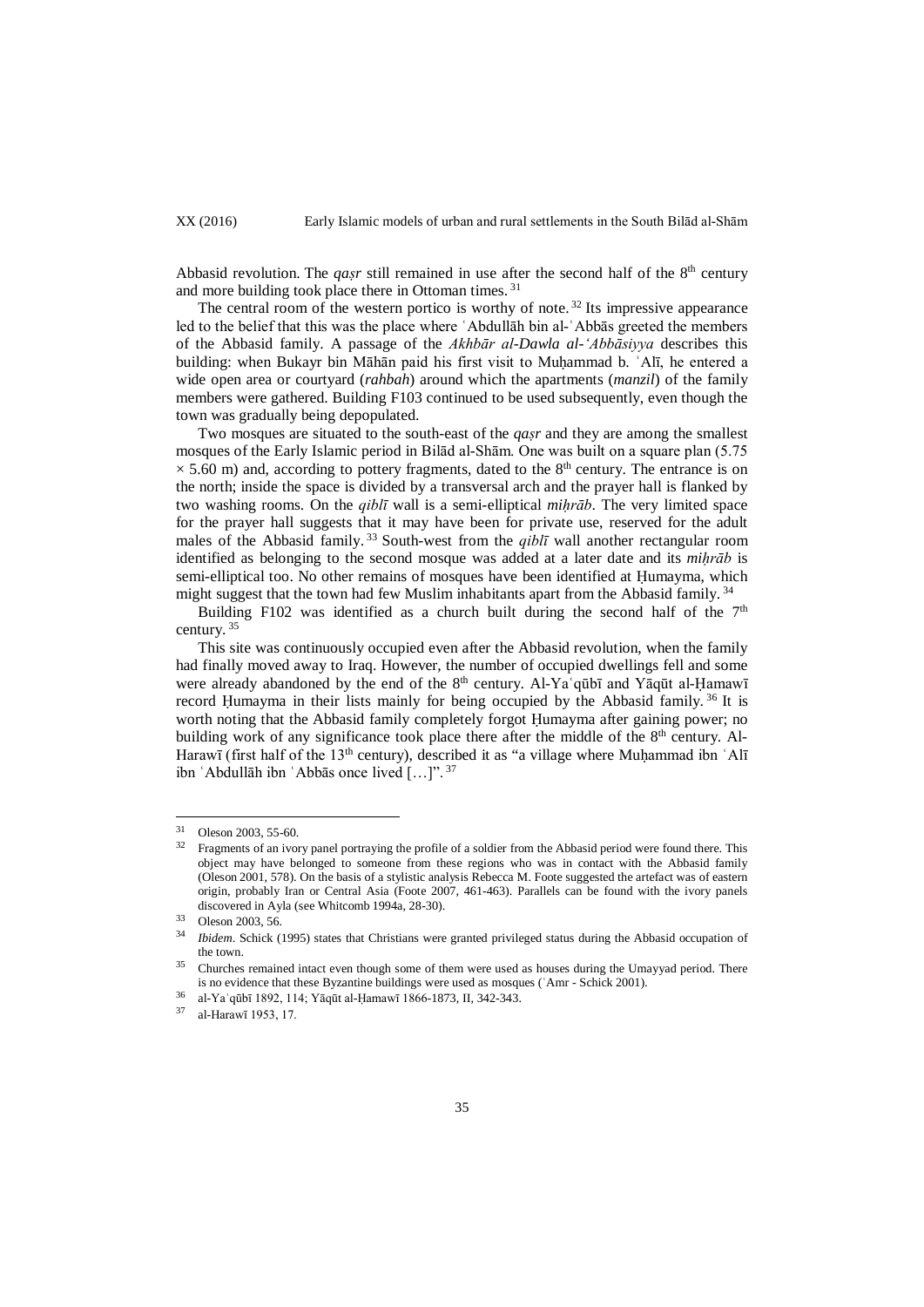## 3. KARAK PLATEAU

The Karak plateau is situated at the southern tip of the Transjordan plateau, in the central area of Jordan, to the south of the Dead Sea at an elevation of c. 900 m above sea level. The region is bordered on the west by the Ghawr plain and to the north by the Yarmuk River.

Investigations carried out by the Karak Resources Project Survey team identified a continuous occupation of the region dating from the Palaeolithic up to the modern era. <sup>38</sup> A pattern of small and medium-sized settlements has been attributed to the Islamic period, probably because the fertility of the soil and sufficient rainfall have permitted the cultivation of various cereals and olives since ancient times.<sup>39</sup> In the  $12<sup>th</sup>$  century William of Tyre confirmed the fertility and prosperity of this area based on agricultural production. <sup>40</sup>

In the Islamic period it was a district of the *jūnd Dimashq*, called *al-Sharāt*, <sup>41</sup> including a number of smaller settlements. We mention two examples, Ṣughar and Shuqayra, the latter in particular offering a more detailed archaeological portrait than other sites on the plateau.

Ṣughar is a town situated on the southern shores of the Dead Sea. The Arab geographer Dimashqī (d. ca 1327) included it in his list of towns of the Ghawr region and noted that the entire area around the settlement was similar to Iraq due to the abundance of water and land under cultivation. <sup>42</sup> Even Muqaddasī described it as a town of wide-ranging economic activity and compares it to a small Bosrā.<sup>43</sup> The settlement is mostly known from sources, as only the archaeological investigations of the early 2000s found evidence of either buildings with foundations connected to pottery sherds of the Umayyad and Abbasid dynasties, or of an agricultural complex at Khirbat al-Shaykh ʿĪsā. <sup>44</sup> Nothing more can be said about the town complex without a more substantial excavation, but given its importance, as attested by the sources, it is probable that during the  $7<sup>th</sup>$  and  $8<sup>th</sup>$  centuries Sughar was a northern "trading rival" to Ayla.

Shuqayra is close to Khirbat al-Qusba, about 15 km to the south-east of Muʾta on the Karak plateau. In the first half of the  $10<sup>th</sup>$  century Musil and N. Glueck identified some

<sup>38</sup> Brown 1991; Walmsley - Karsgaard - Grey 1999.

The rainfall reaches an average of 300 mm per year, while it is much less on the shores of the Dead Sea and in the Jordan Valley, where it rarely exceeds 100 mm. Another important meteorological phenomenon is the *sharqīya*, the hot wind from the East that blows for few days but at regular intervals. The production of cereals, olives and legumes, especially lentils and chickpeas, requires a precise quantity of rainfall of 300 mm. In the period in which the Arab-Muslims settled, the region held a particular record in the production of sugar cane (Benedettucci 2011; Milwright 2008, 9).

<sup>40</sup> Willelmi Tyrensis 1976, 506-507.

The capital of this district is often identified with Udrūh, and at other times with Sughar or Ayla (Johns 1995, 10-11).

 $^{42}$  Al-Dimashqī 1866, 211.

In the Geniza documents Şughar is described as a market station between the Syrian-Palestinian area and India (Amar 1998, 5).

<sup>44</sup> Jones *et al*. 2000.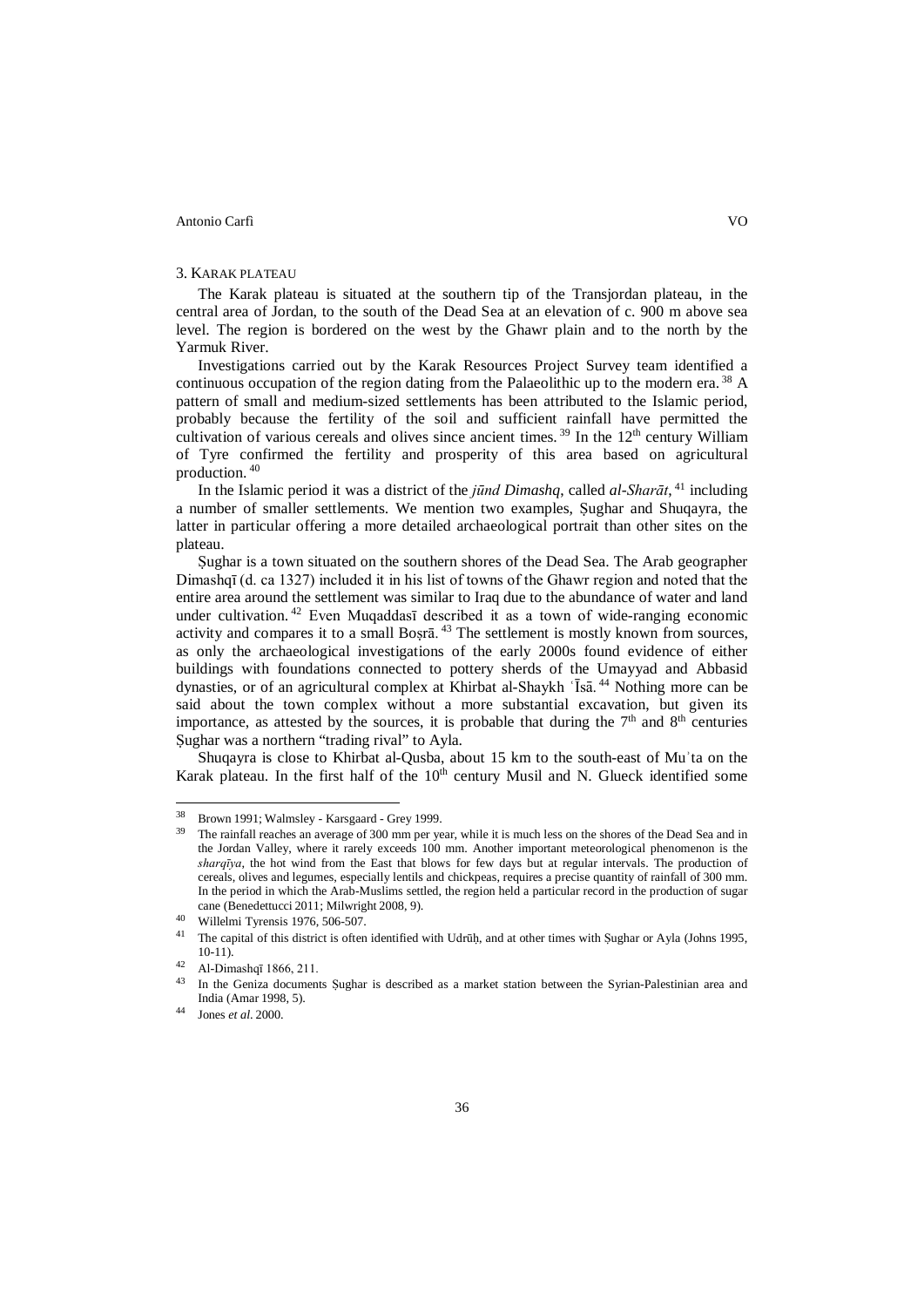ruins in the area of Khirbat al-Qusba <sup>45</sup> and a later survey carried out by M. Miller revealed some pottery fragments datable to the Early Islamic period.<sup>46</sup> The name Shuqayra comes from the Arabic "little blonde girl", referring to the yellow-red colouring of the soil.

More information about the Islamic settlement came from the excavations led by the University of Muʾta, which started in 2002. During six seasons of digging, over four different areas of the site, traces were found of a wide building constructed from blocks of squared-off limestone (fig. 4d).  $47$  Its plan shows similarities with the vestibule of the Umayyad castle of Khirbat al-Minya. <sup>48</sup> In 2006 a trench uncovered the foundations of the vestibule, allowing the first building installation to be dated to the Umayyad period. The complete chronology of the building has been established on the pottery evidence, which shows at least three different phases: a first "Nabatean" phase, from the 1<sup>st</sup> century CE; a second "Umayyad-Abbasid" phase (8<sup>th</sup> century); a third "Ayyubid-Mameluke-Ottoman" phase from the  $12<sup>th</sup>$  to the  $16<sup>th</sup>$  century. The second phase is the most represented with around 80% of the discovered fragments. <sup>49</sup> A doorway 1.8 m wide opened onto the vestibule, a rectangular area  $(8.40 \times 4.50 \text{ m})$  leading to a paved courtyard. There were nine rectangular rooms to the north and south of the doorway, on the east side. The southern side of the courtyard provided access to a sort of corridor which probably had a hypostyle roof, inferred from the discovery of three column bases. Even further to the south is Building C, which had a large rectangular room paved by a mosaic with geometric and floral motifs. This is the first mosaic found on the Karak plateau, extending over more than 160 m<sup>2</sup> and dating to the Early Islamic period. It may have been the audience hall of the whole complex. <sup>50</sup>

The entire settlement had a complex water supply involving underground channels and a cistern some 250 m away. <sup>51</sup>

Evidence has been found on this plateau of residential settlements from the Umayyad and Abbasid periods at al-Lisān and Maʿān, to the east of the Dead Sea, south of the Wādī Mūjib. <sup>52</sup> The same type of settlement has been found at Khirbat Abū Suwwāna and ʿAyn 'Aneva to the west of the Dead Sea.<sup>53</sup> They all feature more or less rectangular rooms surrounding a courtyard, with walls mostly of local stone. The spatial organization of these villages reveals a typical construction method used in settlements and farms that grew up in

 $^{45}$  Glueck 1939, 63.  $45$ 

<sup>46</sup> Miller 1991, 161.

 $^{47}$  Shdaifat - Tatwne - Ben Badhann 2006; Shdaifat - Ben Badhann 2008.

 $^{48}$  Creswell - Allan 1989, 92-97.

These three phases correspond to the stratigraphic sequence recognized in the site; unfortunately, from an architectural perspective, no absolute chronological sequence has been ascertained. The discovery of an Umayyad coin and an *ostrakon* with a Kufic inscription is attributed to the second phase (Shdaifat - Tatwne - Ben Badhann 2006; Shdaifat - Ben Badhann 2008, 187-188).

<sup>50</sup> Shdaifat - Ben Badhann 2008, 186.

<sup>51</sup> *Ibidem.*

<sup>52</sup> Discovered by King in the early Eighties (King 1985, 41-45).

<sup>53</sup> Found during Jodi Magness's surveys west of Jerusalem in 1991 (Magness 2003, 11-23; see also Genequand 2006).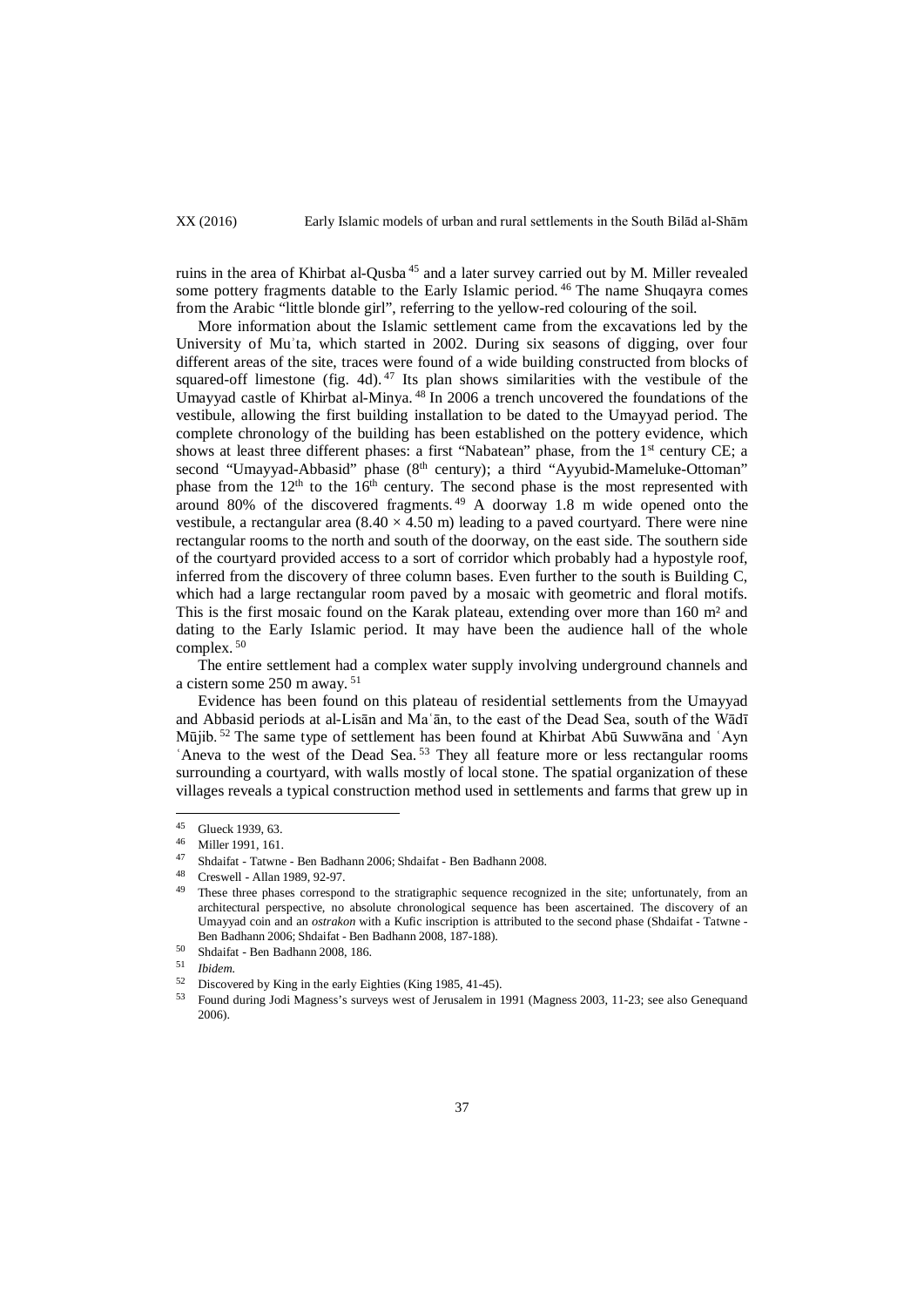the Umayyad period following the settlement of nomadic tribes and the new exploitation of the land for agricultural production. <sup>54</sup>

## 4. CONCLUSIONS

As far as Ayla is concerned, it is possible to observe that in addition to rural expansion the 8th century saw the growth of towns and changes to their layouts. The way the space was organized suggests that a much larger area was involved than just that enclosed by the perimeter walls. Ayla continued to be the fulcrum of the entire southern region, in both commercial and administrative terms (fig. 4a).

Thus between the  $7<sup>th</sup>$  and  $8<sup>th</sup>$  centuries over the whole area it was possible to find occupied land and the subsequent development of agricultural production which, combined with trade, formed the backbone of the economic activities of a population spread out across the territories between the towns discussed. The arrangement of the towns and the countryside was not disrupted by the Islamic conquest which, nonetheless, defined a new urban and rural relationship already in transition. This introduced a new settlement model, characterized by close interaction between town and countryside; towns thus acted as trade centres for local products. <sup>55</sup>

The towns were linked by these "farms/producers" in a network of settlements including a major part of the Wādī ʿAraba and the Negev desert and the urban realities of the Karak plateau. <sup>56</sup>

## **REFERENCES**

AMAR, Z.

- 1998 The Production of Salt and Sulphur from the Dead Sea Region in the Tenth Century according to at-Tamimi: *Palestine Exploration Quarterly* 130 (1998), pp. 3-7.
- 
- 'AMR, K. SCHICK, R.<br>2001 The Potte The Pottery of Humeima: The Closed Corpus from the Lower Church: E. VILLENEUVE -P.M. WATSON (eds.), *La céramique byzantine et proto-islamique en Syrie-Jordanie (IVe - VIIIe siècles apr. J.-C.). Actes du colloque tenu à Amman les 3, 4 et 5 décembre 1994*, Beirut 2001, pp. 305-313.

AVNER, U. - MAGNESS,J.

<sup>1998</sup> Early Islamic Settlements in the Southern Negev: *Bulletin of the American School of Oriental Research* 310 (1998), pp. 39-57.

<sup>54</sup> Magness 2003, 23.

<sup>&</sup>lt;sup>55</sup> The economic relationship between the inhabitants of the Gulf coast and the northern hinterland is crucial to understand the system of settlements that arose during the Islamic period.

<sup>56</sup> Other surveys around the Ḥumayma area would be necessary to verify the presence of agricultural systems from an Early Islamic period similar to those of other areas of the territory (Avner - Magness 1998, 39). The role played by the capital of *jūnd*, al-Ramla, is still not clear.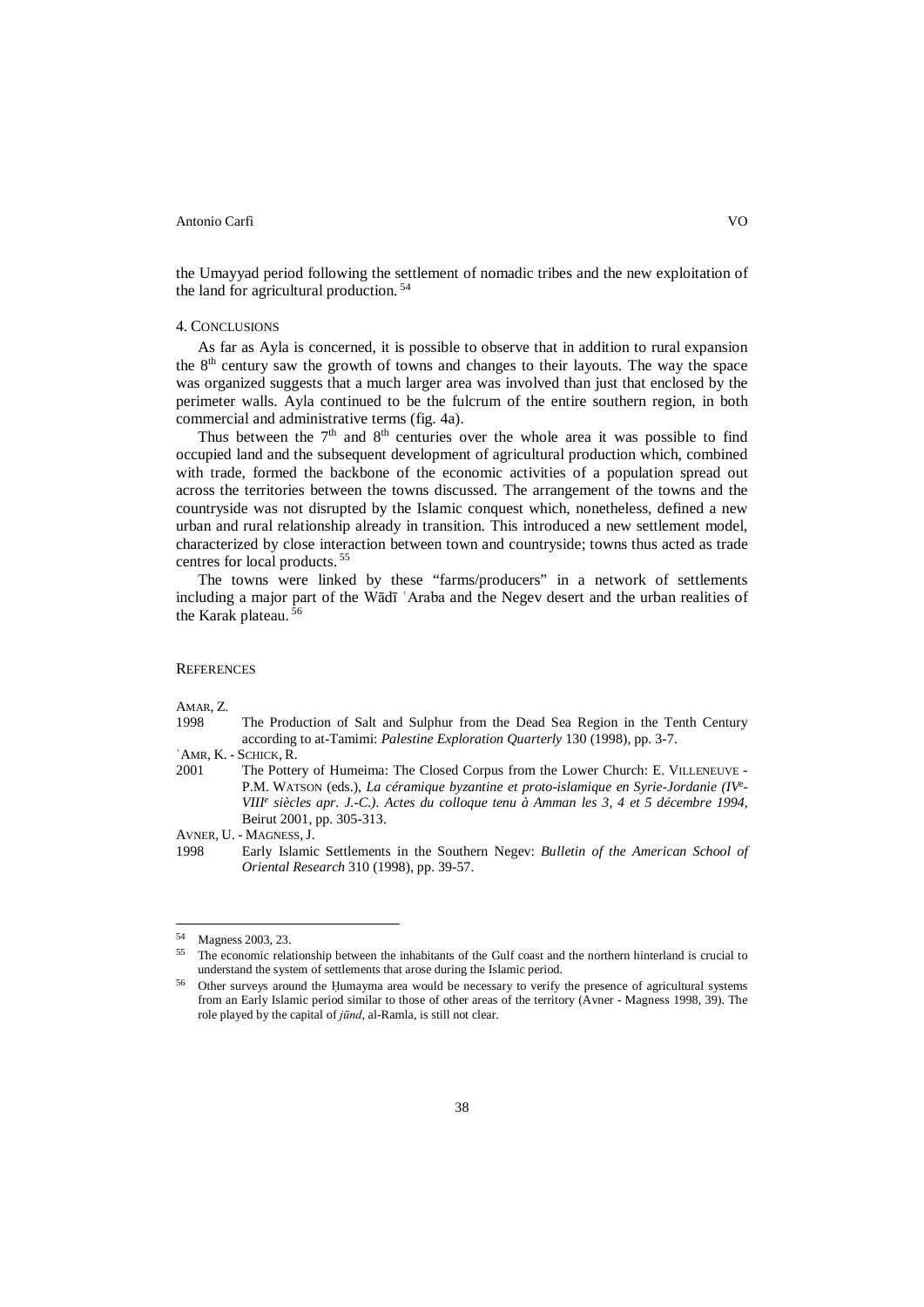BACHARACH, J.

1996 Marwanid Umayyad Building Activities: Speculations on Patronage: *Muqarnas* XIII (1996), pp. 27-44.

AL-BALĀDHURĪ<br>1978 *Ans* 

1978 *Ansāb al-Ashrāf*, III, transl. ʿAbd al-ʿAzīz ad-Dūrī, Bibliotheca Islamica, Wiesbaden 1978.

BENEDETTUCCI, F.<br>2011 La

2011 *La geografia di Moab tra fonti letterarie, epigrafia ed archeologia*  (https://www.academia.edu/1649825/La\_geografia\_di\_Moab\_tra\_fonti\_letterarie\_epigrafi a\_ed\_archeologia).

BROWN, R.

1991 Ceramics from the Kerak Plateau: J.M. MILLER (ed.), *Archaeological Survey of the Kerak Plateau*, Atlanta 1991.

CLARK, V.A.

- 1987 *The Desert Survey*: S.T. PARKER (ed.), *The Roman Frontier in Jordan*, Oxford 1987.
- CRESWELL, K.A.C. J.W. ALLAN
- 1989 *A Short Account of Early Muslim Architecture*, Aldershot 1989.
- DAMGAARD, K.
- 2009 A Palestinian Red Sea Port on the Egyptian Road to Arabia: Early Islamic Aqaba and its Many Hinterlands: L.K. BLUE - J. COOPER - J. WHITEWRIGHT - R. THOMAS (eds.), *Connected Hinterlands. Proceedings of Red Sea Project IV, Held at the University of Southampton, September 2008*, Oxford 2009, pp. 85-97.
- 2013a Between Castrum and Medina. A preliminary note on spatial organisation and urban development in Medieval Aqaba: U. VERMEULEN - K. D'HULSTER (eds.), *Egypt and Syria in the Fatimid, Ayyubid and Mamluk Eras. Proceedings of the 11th, 12th and 13th International Colloquium organized at the Katholieke Universiteit Leuven in May 2001, 2002 and 2003*, Leuven 2013, pp. 39-65.
- 2013b Finding Fatimid Jordan: A Reinterpretation of Aylah's 'Fatimid Residence': U. VERMEULEN - K. D'HULSTER (eds.), *Egypt and Syria in the Fatimid, Ayyubid and Mamluk Eras. Proceedings of the 11th, 12th and 13th International Colloquium organized at the Katholieke Universiteit Leuven in May 2001, 2002 and 2003*, Leuven 2013, pp. 67-97.
- DAMGAARD, K. JENNINGS, M.
- 2013 Once More unto the Beach: New Archaeological Research into Jordan's Port on China Sea: *Annual of the Department of Antiquities in Jordan* 57 (2013), pp. 477-502.
- DE MEULEMEESTER,J.
- 2000 Recherches archéologiques sur le site de Lehun (Jordanie), Chronique: *Archéologie Islamique* X (2000), pp. 196-197.
- DE MEULEMEESTER,J PRINGLE, D.
- 2004 The ʿAqaba Castle Project 2003: *Newsletter of the Council for British Research in the Levant* (2004), pp. 26-27.
- 2005 The ʿAqaba Castle Project 2004-5: *Newsletter of the Council for British Research in the Levant* (2005), p. 42.
- 2006 The ʿAqaba Castle Project 2006: *Bulletin of the Council for British Research in the Levant* I (2006), pp. 27-28.

AL-DIMASHQĪ

1886 *Kitāb nukhbat al-dahr fī ʿajāʾib al-barr wa'l-baḥr*, transl. MICHAEL MEHREN, Saint Petersburg 1866.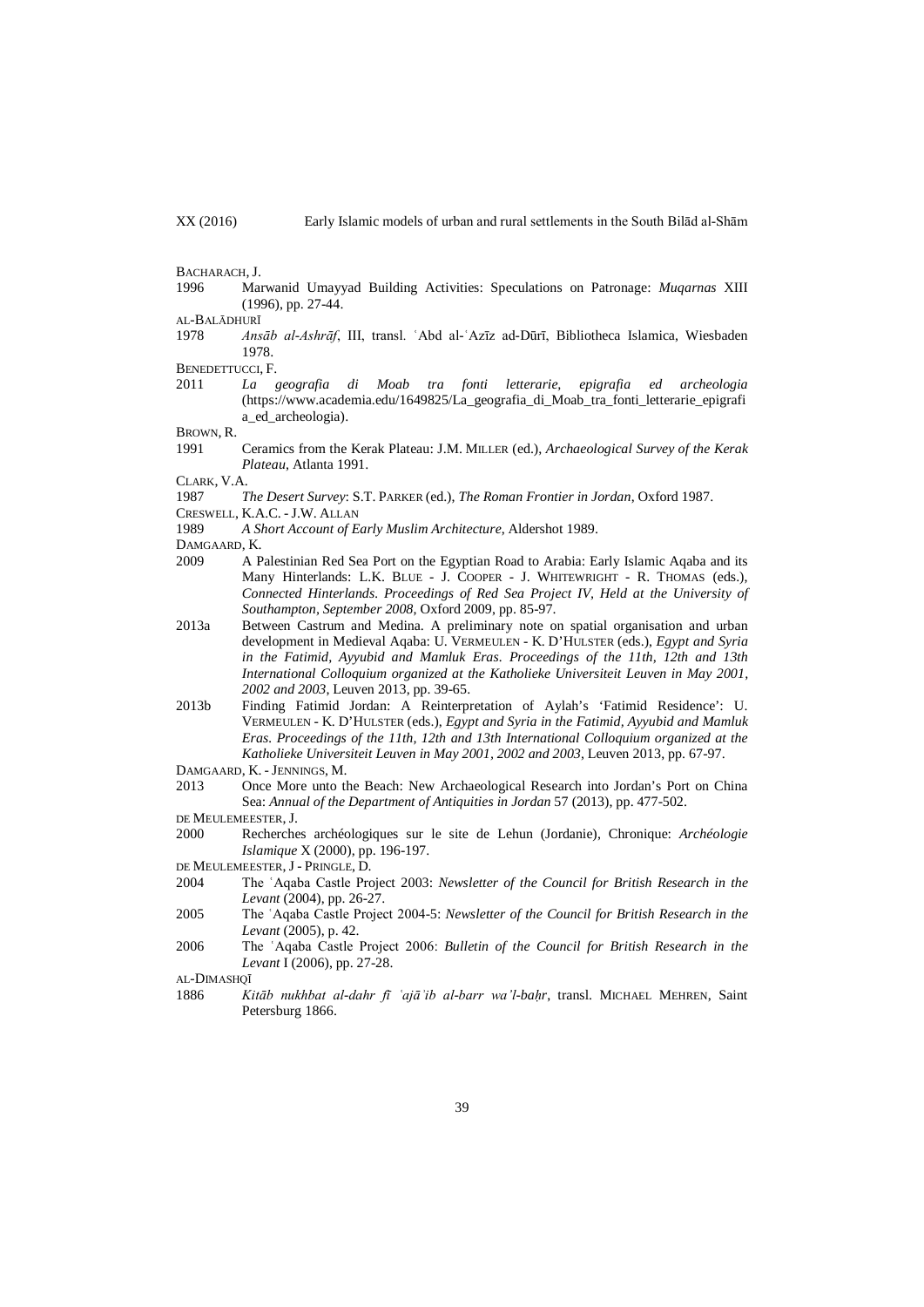EADIE, J.W.<br>1984 1984 Humayma 1983. The Regional Survey: *Annual of the Department of Antiquities of Jordan* 28 (1984), pp. 211-224.

EADIE, J.W. - OLESON, J.P.<br>1986 The Water-Sur 1986 The Water-Supply of Nabatean and Roman Ḥumayma: *Bulletin of the American School of Oriental Research* 262 (1986), pp. 35-76.

ELAD, A.

The Southern Golan in Early Muslim Period. The significance of two newly discovered milestones of ʿAbd al-Malik: *Der Islam* LXXVI (1999), pp. 33-88.

AL-FAKHIRY, S.

2003 Al-Humayma: Reconstruction of the Nabatean Water Reservoir at al-Humayma: *Munzajat* IV (2003), p. 40.

FOOTE, M. R.

2007 From Residence to Revolutionary Headquarters: The Early Islamic Qasr and Mosque Complex at al-Humayma and its 8<sup>th</sup>-century Context: TH.E. LEVY - P.M.M. DAVIAU -R.W. YOUNKER - M. SHAER (eds.), *Crossing Jordan. North American Contributions to the Archaeology of Jordan*, London - Oakville 2007, pp. 457-465.

GENEQUAND, D.

2006 Umayyad Castles; the Shift from Late Antique Military Architecture to Early Islamic Palatial Building: H. KENNEDY (ed.), *Muslim Military Architecture in Greater Syria: from the coming of Islam to the Ottoman Period*, Leiden 2006, pp. 3-25.

GHAWANMEH, Y.

1992 Earthquake effects on Bilad ash-Sham Settlements: M. ZAGHLOUL - K. ʿAMR - F. ZAYADINE - R. NABEEL - R. TAWFIQ (eds.), *Studies in the History and Archaeology of Jordan* IV, Amman 1992, pp. 53-59.

GIL, M.

1997 *A History of Palestine. 634-1099*, Cambridge 1997.

GLUECK, N.

1939 *Explorations in Eastern Palestine*, III, New Haven 1939.

AL-HARAWĪ

1953 *Kitāb az-Zyārāt*, transl. J. SOURDEL THOMINE, Damascus 1953.

HAWTING, G.R.

2000 *The First Dynasty of Islam. The Umayyad caliphate A.D. 661-750*, London 2000.

HAYES,J.W.

1996 The Pottery: S.E. SIDEBOTHAM - W.Z. WENDRICH (eds.), *Berenike '95. Preliminary Report of the 1995 Excavations at Berenike (Egyptian Red Sea Coast) and Survey of Eastern Desert*, Leiden 1996, pp. 147-178.

JOHNS, J.<br>1995

1995 The Longue Durée. State and Settlement Strategies in Southern Transjordan across the Islamic Centuries: E. ROGAN - T. TELL (eds.), *Village, Steppe and State. The Social Origins of Modern Jordan*, London - New York 1995, pp. 1-31.

- 2000 The Ṭawāḥı̄n as-Sukkar and Khirbat ash-Shaykh ʿIsa Project. Phase I: The Surveys: *Annual of the Department of Antiquities of Jordan* 34 (2000), pp. 523-534.
- KENNEDY, H.
- 1992 The Impact of Muslim Rule on the Pattern of Rural Settlement in Syria: P.J. CANIVET P. REY-COQUAIS (eds.), *La Syrie de Bysance à l'Islam, VII-VIII siècles: Actes du Colloque*

40

JONES, R. - TOMPSETT, G. - POLITIS, K.D. - PHOTO-JONES, E.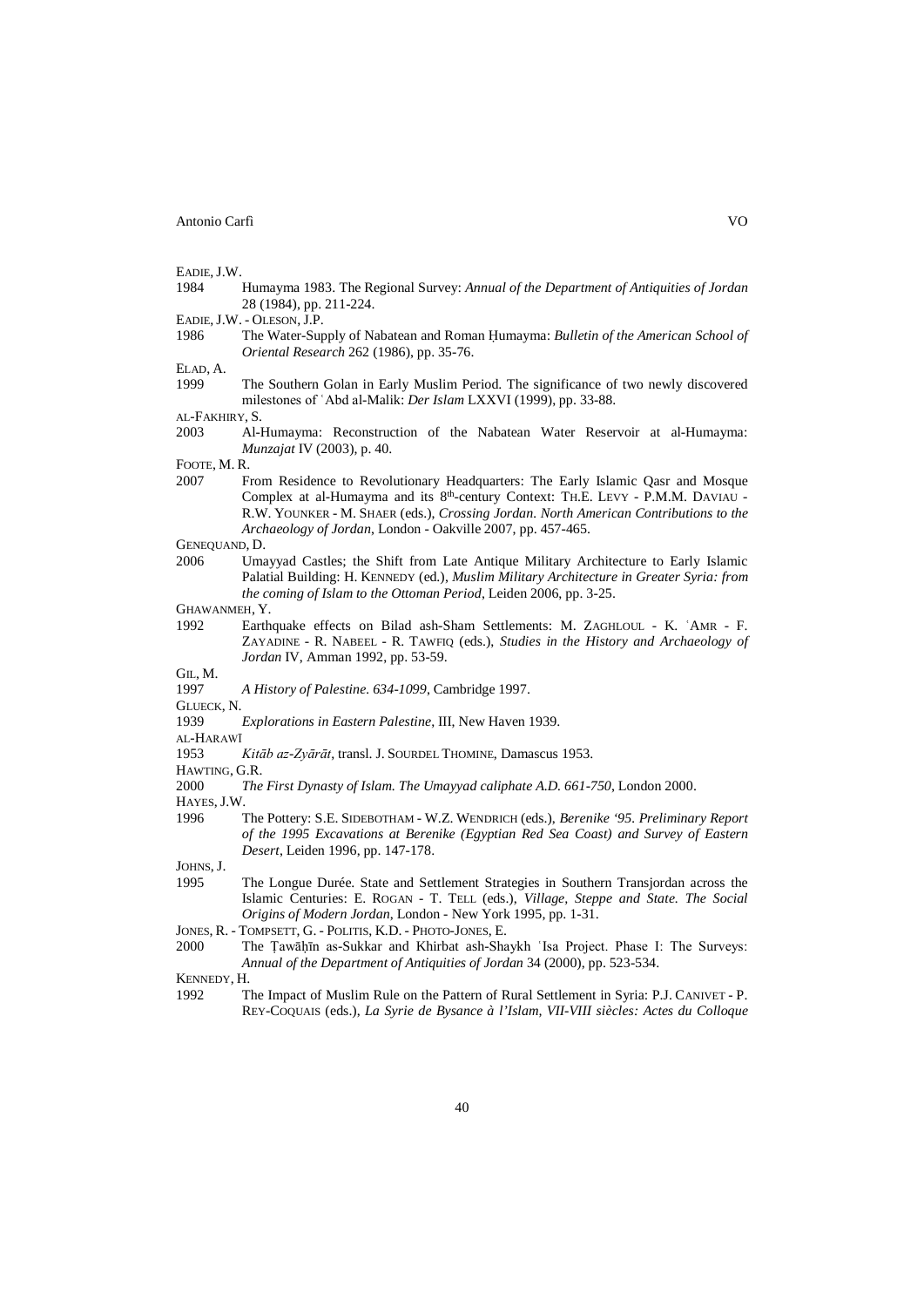*international Lyon-Maison de l'Orient Méditerranéen, Paris-Institut du Monde Arabe, 11-15 Septembre 1990*, Damascus 1992, pp. 291-298.

- 2001 *The Armies of the Caliphs. Military and Society in the Early Islamic State*, London 2001.
- 2002 *An Historical Atlas of Islam*, Leiden 2002.
- The Prophet and the Age of the Caliphates: The Islamic Near East from the 6<sup>th</sup> to 11<sup>th</sup> *century*, Harlow 20042.
- 2008 Inherited Cities: S.K. JAYYUSI R. HOLOD A. PETRUCCIOLI A. RAYMOND (eds.), *The City in the Islamic World*, Leiden 2008, pp. 93-114.
- KENNEDY, H. BEWLEY, R.
- 2004 *Ancient Jordan from the Air*, London 2004.
- KING, G.
- 1985 A Survey of the Southern Ghawr, the Wadi ʿAraba and Western Trans-Jordan, 1981-2: *Proceedings of the Seminar for Arabian Studies* XV (1985), pp. 41-47.
- KNAUF, E.A. BROOKER, C.H.
- 1988 Review of Rami G. Khouri Donald Whitcomb, Aqaba. Port of Palestine on the China Sea, Amman 1988: *Zeitschrift des Deutschen Palästina Vereins* CIV (1988), pp. 179-181. LAPIDUS, I.M.
- 
- 2002 *A History of Islamic Societies*, Cambridge 2002.
- MAGNESS, J.
- 2003 *The Archaeology of the Early Islamic Settlement in Palestine*, Winona Lake 2003.
- MCDONALD, B.
- 1980 The Wadi el Hasa Survey, 1979. A Preliminary Report: *Annual of the Department of Antiquities of Jordan* 24 (1980), pp. 169-183.
- MELKAWI, A. KHAIRIEH, A. WHITCOMB, D.
- 1994 The Excavation of Two Seventh Century Pottery Kilns at Aqaba: *Annual of the Department of Antiquities in Jordan* 38 (1994), pp. 447-468.
- **MILLER, M.**<br>1991
- 1991 *Archaeological Survey of the Kerak Plateau*, Atlanta 1991.
- MILWRIGHT, M.
- 2008 *The Fortress of the Raven. Karak in the Middle Islamic Period (1100-1650)*, Leiden 2008. MUSIL, A.
- 1934 *The Northern Ḥejāz. A Topographical Itinerary*, New York 1934.
- NORTHEDGE, A.
- 1992 *Studies on Roman and Islamic Amman. The excavation of Mrs C.M. Bennet and other investigations*, Oxford 1992.
- 2004 Archaeology and New Urban Settlement in Early Islamic Syria and Iraq: G.R.D. KING A. CAMERON (eds.), *The Byzantine and Early Islamic Near East. Land Use and Settlement Patterns*, II, Princeton 1994, pp. 231-265.

OLESON, J.P.<br>2001 1

- King, Emperor, Priest, and Caliph: Cultural Change at Hawara (Ancient al-Humayma) in the First Millenium AD: G. BISHEH (ed.), *Studies in the History and Archaeology of Jordan* VII, Amman 2001, pp. 569-580.
- 2003 Preliminary Report of the al-Humayma Excavation Project, 2000, 2002: *Annual of the Department of Antiquities of Jordan* 47 (2003), pp. 37-64.
- 2010 *Humayma Excavation Project, Final Report. The Site and the Water-Supply System*, I, Boston 2010.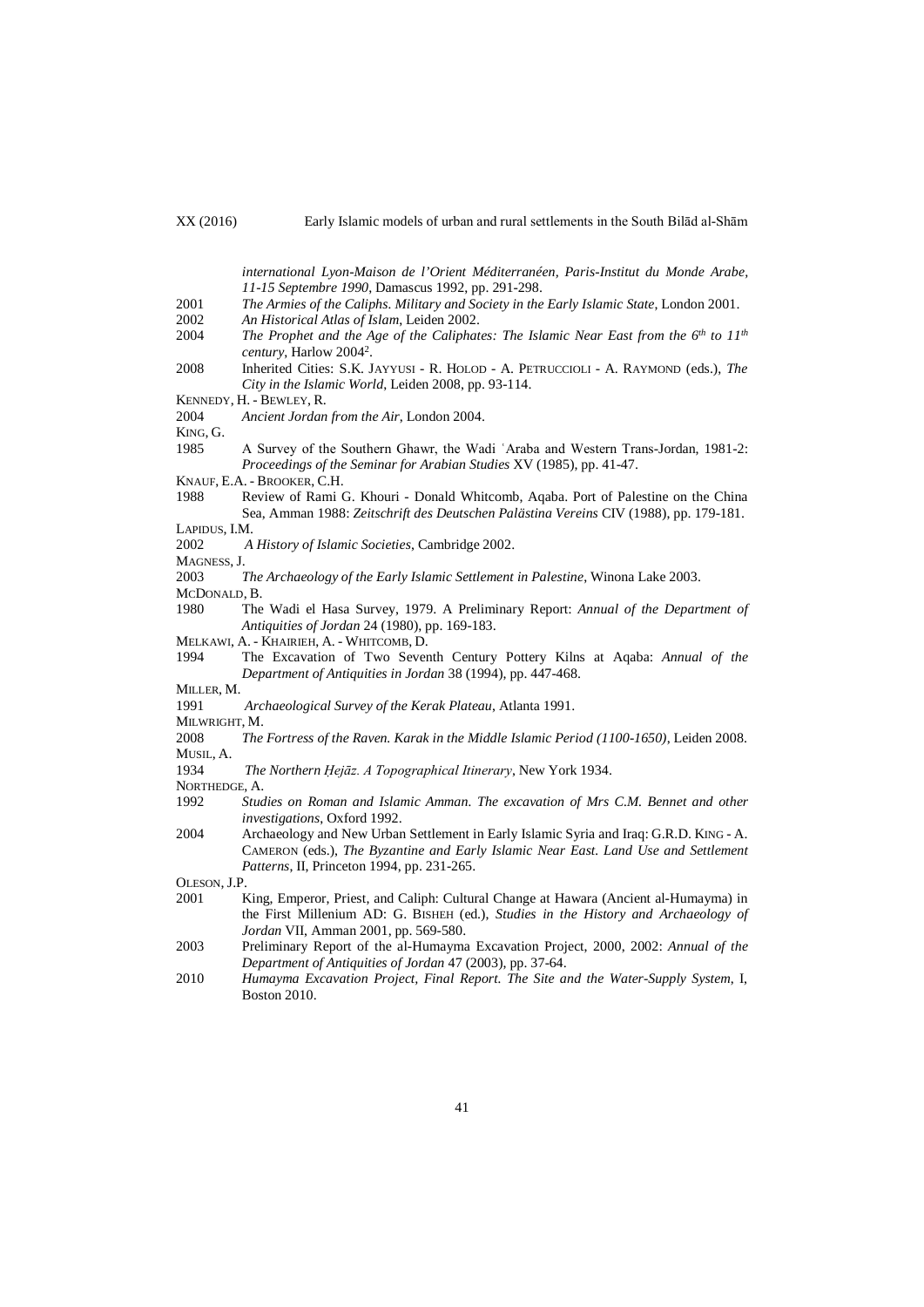PARKER, S.TH.

- 2002 The Roman ʿAqaba Project: The 2000 Campaign: *Annual of the Department of Antiquities of Jordan* 46 (2002), pp. 409-429.
- 2003 The Roman ʿAqaba Project: The 2002 Campaign: *Annual of the Department of Antiquities of Jordan* 47 (2003), pp. 321-333.
- 2006 History of the Roman Frontier East of the Dead Sea: S.Th. Parker, *The Roman Frontier in Central Jordan: Final Report on the Limes Arabicus Project, 1980-1989* (Dumbarton Oaks Studies 40), Cambridge 2006, pp. 517-527.
- 2009 The Roman Port of Ayla and its Economic Hinterland: F. AL-HMOUD (ed.), *Studies in the History and Archaeology of Jordan* XI, Amman 2009, pp. 735-743.

PEDERSEN, R.K.

2000 Under the Erythraean Sea: An Ancient Shipwreck in Eritrea: *Institute of Nautical Archaeology Quarterly* XXVII (2000), pp. 3-13.

PETERSEN, A.

2005 *The Towns of Palestine under Muslim Rule AD 600-1600*, Oxford 2005.

RETZELEFF, A.

- 2003 A Nabatean and Roman Domestic Area at the Red Sea Port of Aila: *Bulletin of the American School of Oriental Research* 331 (2003), pp. 45-65.
- AL-SALAH, M. AL-AZZAWI, S.
- 1997 Effect of Natural Environment on the Development of al-Humayma and on the Abbasid Movement 68-132 AH (687-750 AD): G. BISHEH - M. ZAGHLOUL - I. KEGRBERG (eds.), *Studies in the History and Archaeology of Jordan* VI, Amman 1997, pp. 353-357.
- SAVANE, S.H. ZAMORA, K.A. KELLER, D.R.
- 2003 Archaeology in Jordan, 2002 Season: *American Journal of Archaeology* 107 (2003), pp. 449-475.

SCHICK, R.

- 1995 Christianity at Humayma, Jordan: *Liber Annuus* XLV (1995), pp. 319-342.
- Southern Jordan in the Fatimid and Seljuq Periods: *Bulletin of the American School of Oriental Research* 305 (1997), pp. 73-85.
- 1998 Archaeological Sources for the History of Palestine: Palestine in the Early Islamic Period: Luxuriant Legacy: *Near Eastern Archaeology* 61/2 (1998), pp. 74-108.
- 2007 al-Ḥumayma and the Abbasid Family: F. AL-KHRAYSHEH (ed.), *Studies in the History and Archaeology of Jordan* IX, Amman 2007, pp. 345-355.

#### SHARON, M.

- 1966 An Arabic Inscription from the Time of the Caliph ʿAbd al-Malik: *Bulletin of the School of Oriental and African Studies* 20 (1966), pp. 367-372.
- SHDAIFAT, Y.M. TATWNE, K. BEN BADHANN, Z.N.
- 2006 Muʾtah University Excavations at Shuqayra al-Gharbiyya: Preliminary Report on the 2005 Season: *Annual of the Department of Antiquities of Jordan* 50 (2006), pp. 208-211.
- SHDAIFAT, Y.M. BEN BADHANN, Z.N.
- 2008 Shuqayra al-Gharbiyya: A New Early Islamic Compound in Central Jordan: *Near Eastern Archaeology* 71 (2008), pp. 186-188.

- 1994 Short Report on the 1996 Season of the Southeast Araba Archaeological Survey: *Annual of the Department of Antiquities of Jordan* 38 (1994), pp. 469-483.
- SMITH, A.M. STEVENS, M. NIEMI, T.M.
- 1997 The Southeast Arab Archaeological Survey: A Preliminary Report of the 1994 Season: *Bulletin of the American School of Oriental Research* 305 (1997), pp. 45-71.

SMITH, A.M. - NIEMI, T.M.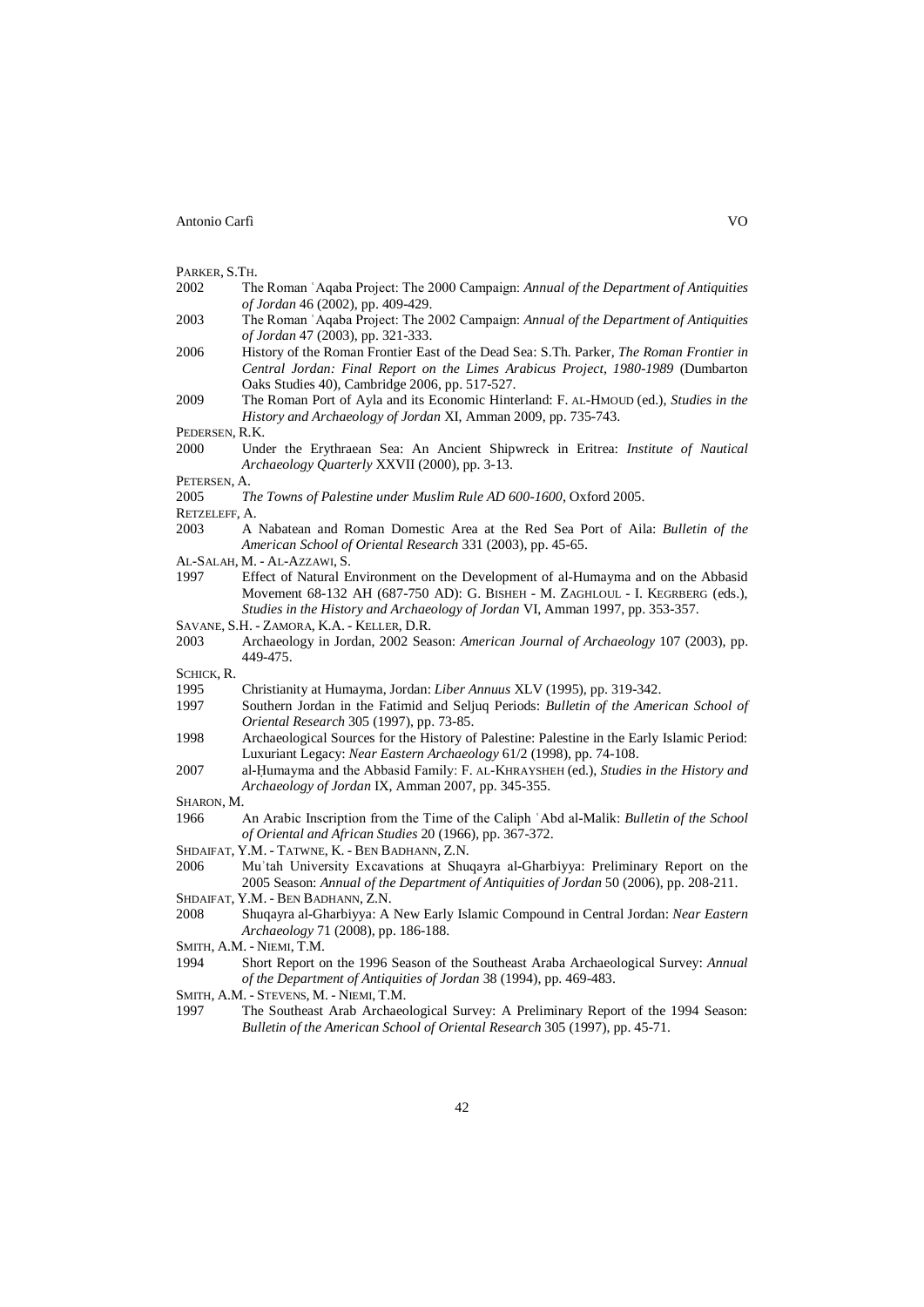AL-ṬABARĪ

1879-1901 *Tārikh ar-rasul wa-mūluk*, transl. M. J. DE GOEJE, Leiden 1879-1901.

WALMSLEY, A.

- 2000 Production, exchange and regional trade in the Islamic east Mediterranean: old structures, new systems?: I. HANSEN - C. WICKHAM (eds.), *The Long Eighth Century*, Leiden 2000, pp. 265-343.
- 2007 *Early Islamic Syria. An Archaeological Assessment*, London 2007.
- WALMSLEY, A. KARSGAARD, K. GREY, T.
- 1999 Town and Village: Site Transformations in South Jordan (The Gharandal Archaeological Project, Second Season Report): *Annual of the Department of Antiquities in Jordan* 43 (1999), pp. 459-478.

WHEATLEY, P.

2001 *The Places Where Men Pray Together*, Chicago 2001.

WHITCOMB, D.

- 1989 Evidence of the Umayyad Period from the Aqaba Excavations: M.A. BAKHIT R. SCHICK (eds.), *The Fourth International Conference on the History of the Bilād al-Shām during the Umayyad Period*, Amman 1989, pp. 164-184.
- 1990 Diocletian's misr at ʿAqaba: *Zeitschrift des Deutschen Palästina-Vereins* 106 (1990), pp. 156-161.
- 1994a *Ayla. Art and Industry in the Islamic Port of Aqaba*, Chicago 1994.
- 1994b The Misr of Ayla: Settlement at al-Aqaba in the Early Islamic Period: G.R.D. KING A. CAMERON (eds.), *The Byzantine and the Early Islamic Near East. Land use and settlement patterns*, II, Princeton 1994, pp. 156-160.
- 1995 Toward a *Common Denominator*: An Archaeological Response to M. Morony on Pottery and Urban Identities: I. BIERMAN (ed.), *Identity and Material Culture in the Early Islamic World*, Chicago 1995, pp. 47-68.
- 2000 Excavations in Aqaba, Jordan, and a model of the early Islamic city: *Adumatu* I (2000), pp. 62-65.
- 2006a The Walls of Early Islamic Ayla: Defence or Symbol?: H. KENNEDY (ed.), *Muslim Military Architecture in Greater Syria. From the Coming of Islam to the Ottoman Period*, Boston 2006, pp. 61-74.
- 2006b Land Behind Aqaba: The Wadi ʿArabah During the Early Islamic Period: P. BIENKOWSKI - K. GALOR (eds.), *Crossing the Rift: Resources, Routes, Settlement Patterns and Interaction in the Wadi ʿArabah*, Oxford 2006, pp. 239-242.
- 2007 An Urban Structure for the Early Islamic City: An Archaeological Hypothesis: A.K. BENNISON - A.L. GASCOIGNE (eds.), *Cities in the Pre-Modern Islamic World. The Urban Impact of Religion, State and Society*, New York 2007, pp. 15-26.
- 2009 Ayla at the Millenium: Archaeology and History: F. AL-KHRAYSHEH (ed.), *Studies in the History and Archaeology of Jordan* X, Amman 2009, pp. 123-132.
- 2010 Ayla at the Millennium: Archaeology and History: *Annual of the Department of Antiquities of Jordan* LIV (2010), pp. 167-176.

WILDING, R.F.

- 1989 The Pottery: S.H.C. MUNROY-HAY (ed.), *Excavations at Aksum: an Account of Research at the Ancient Ethiopian Capital Directed in 1972-74 by the Late Dr. Neville Chittick*, London 1989, pp. 235-316.
- WILLELMI TYRENSIS
- 1976 *A History of Deeds done beyond the Sea*, transl. E.A. BABCOCK A.C. KREY, luogo 1976, vol. I, pp. 506-507.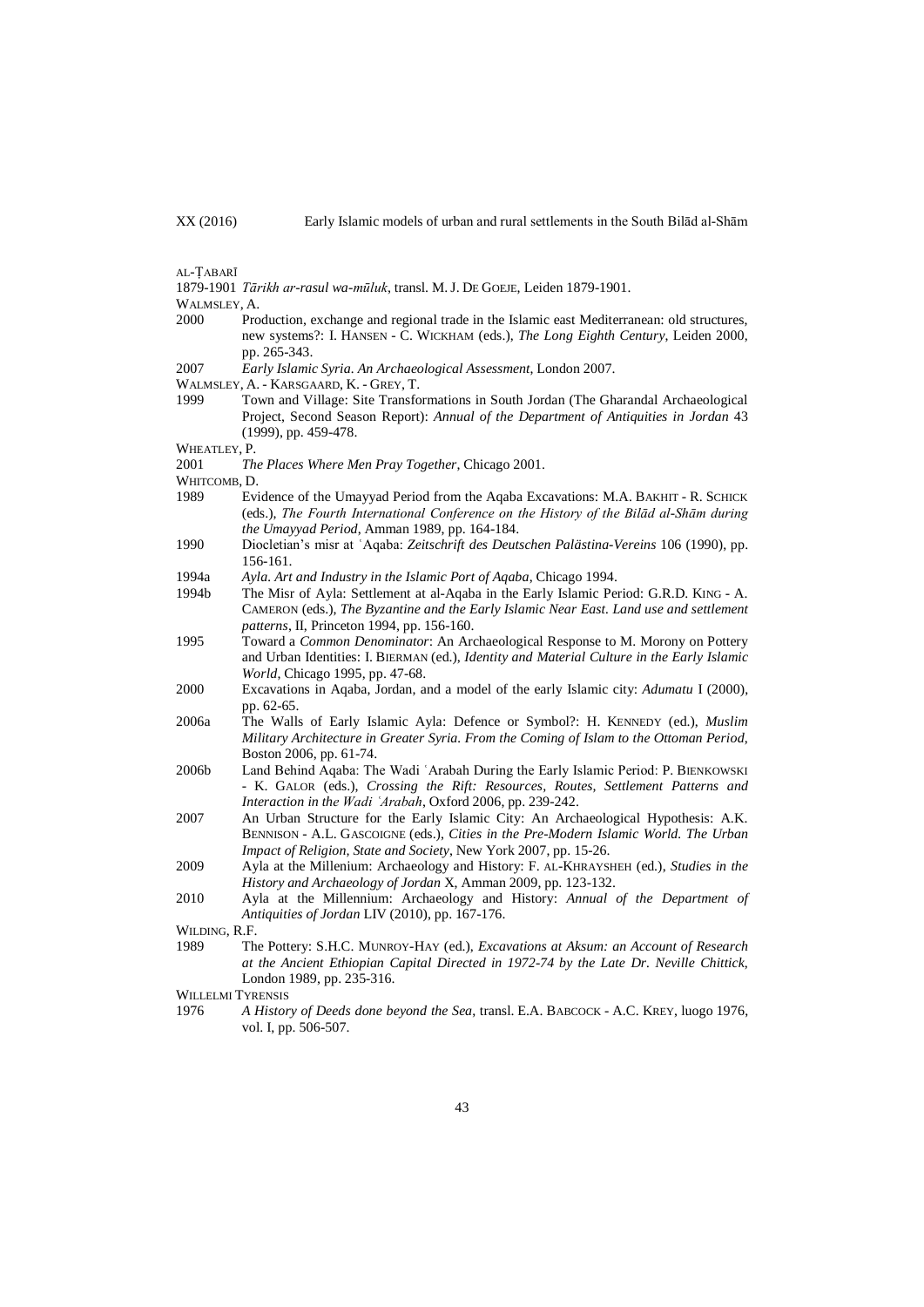AL-YAʿQŪBĪ<br>1892 $\frac{1}{2}$ 1892 *Kitāb al-buldān*, transl. M. J. DE GOEJE, Leiden 1892. YĀQŪT AL-ḤAMAWĪ 1866-1873 *Muʾjam al-buldān*, transl. F. WÜSTENFELD, 6 vols., Leipzig 1866-1873.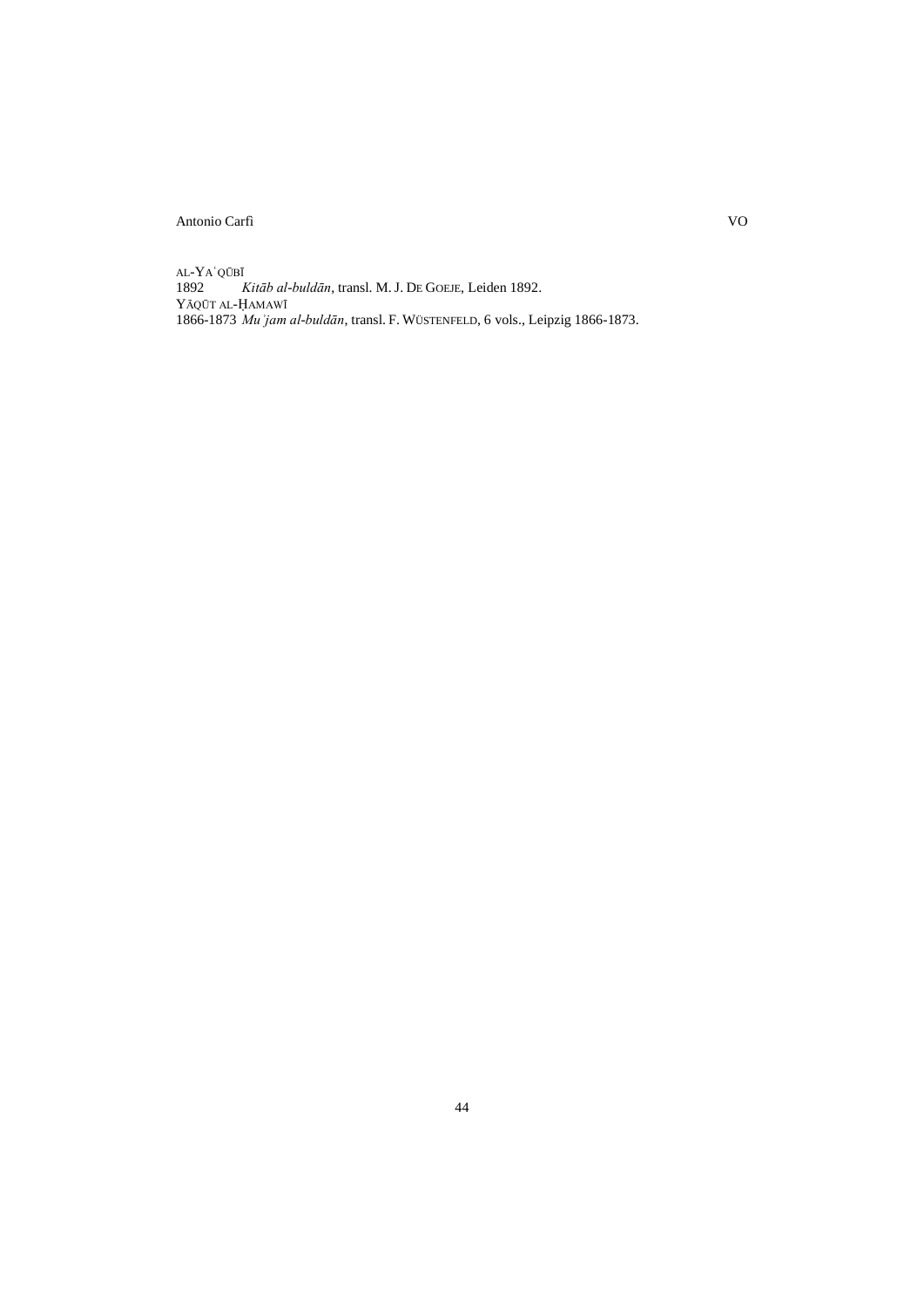

Fig. 1 - Map of the Early Islamic Bilād al-Shām (after Kennedy 2002, fig. 1).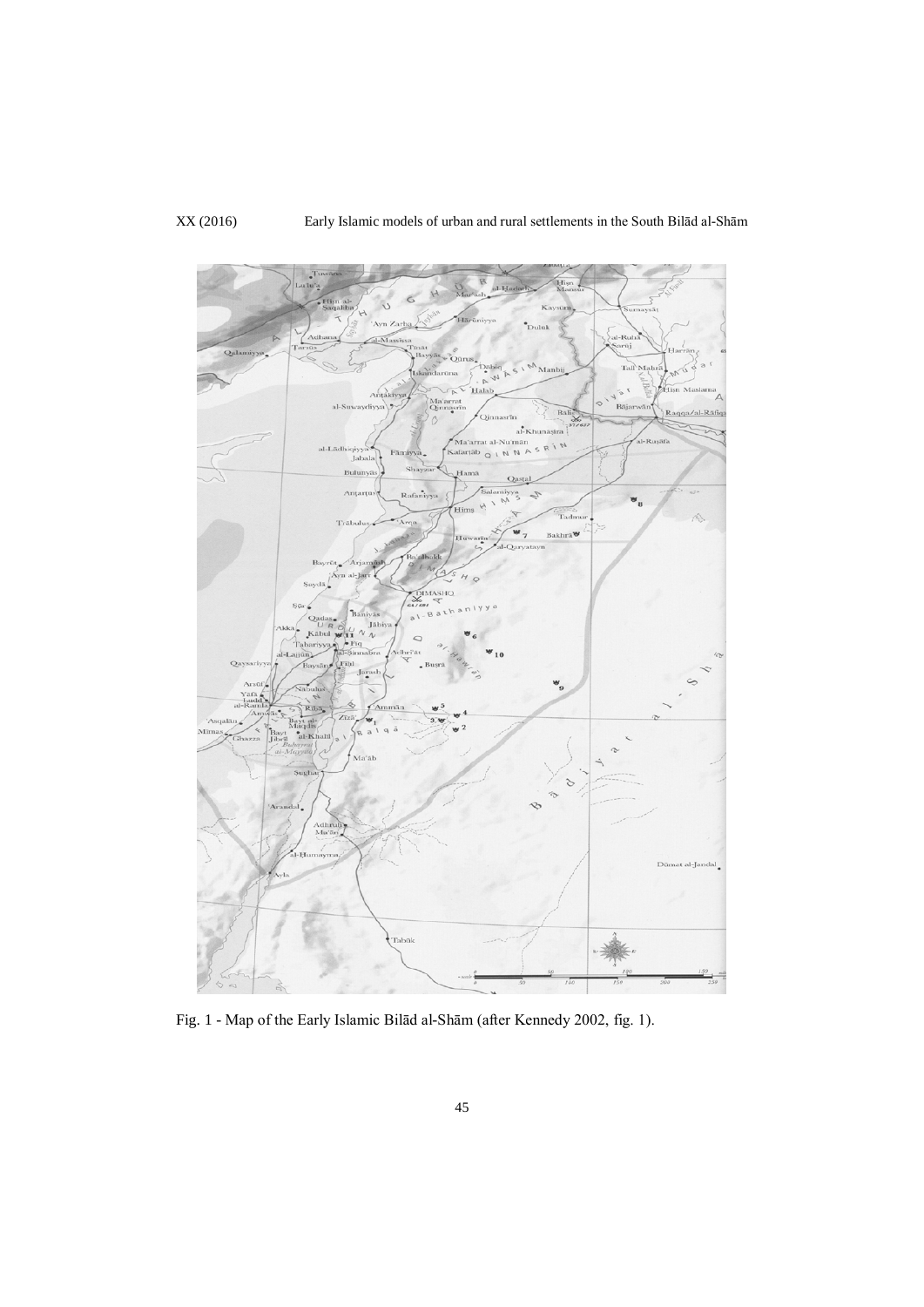

Fig. 2 - a. Early Islamic Ayla excavations, panorama looking south east (after Kennedy - Bewly 2004, fig. 12.8A). b. Early Islamic Ayla, GIS-based plan (after Damgaard 2011, fig. 2).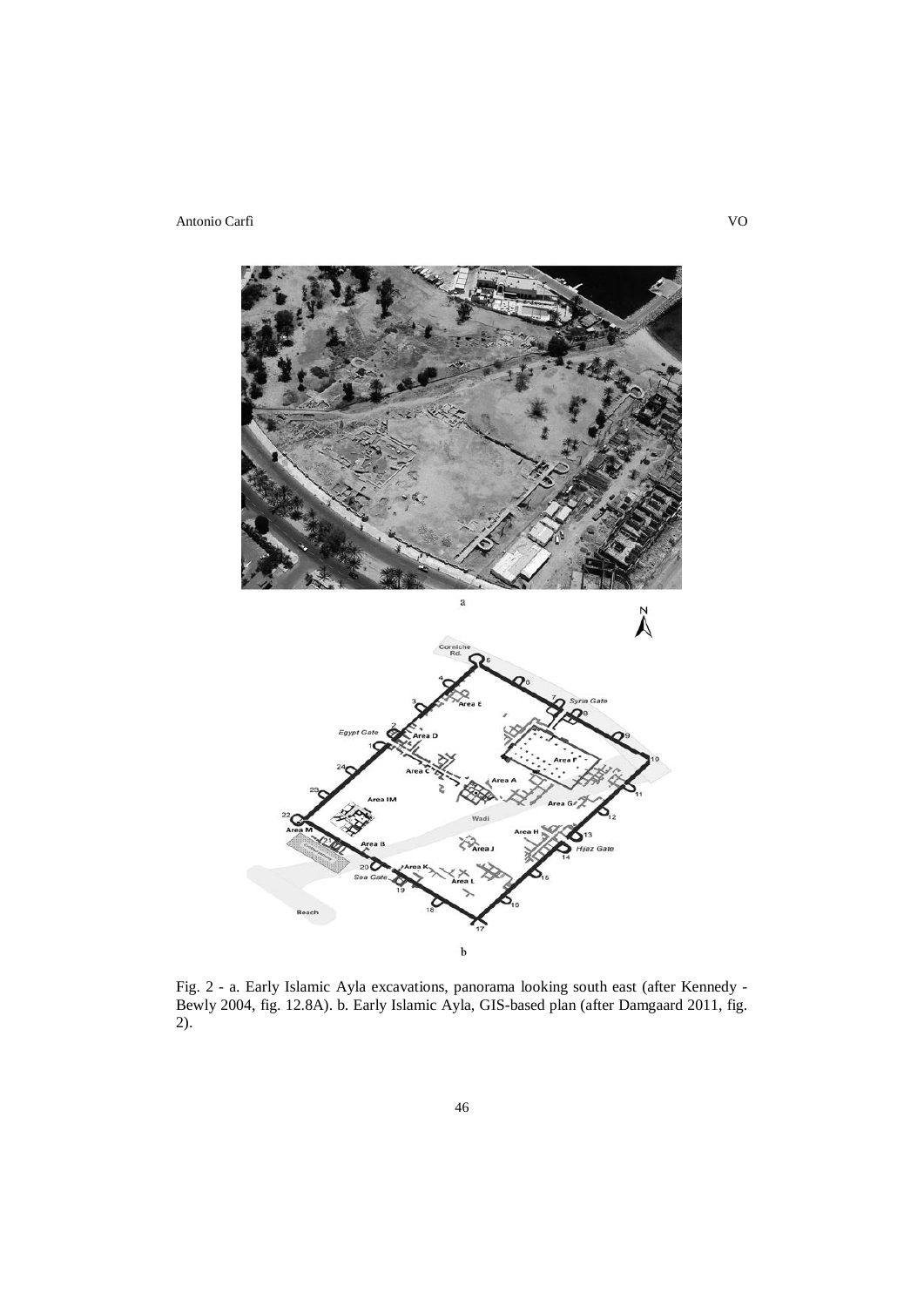

Fig. 3 - a. Graphic reconstruction of Ayla and its suburbs (after Damgaard 2009, fig. 10.2); b. Plan of the excavation areas of the Roman Aqaba Project from 1994 to 2000 (after Retzleff 2003, fig. 1); c. Map of 1994 surveys in the Wadi ʿAraba (after Smith - Niemi 1994, fig. 2).